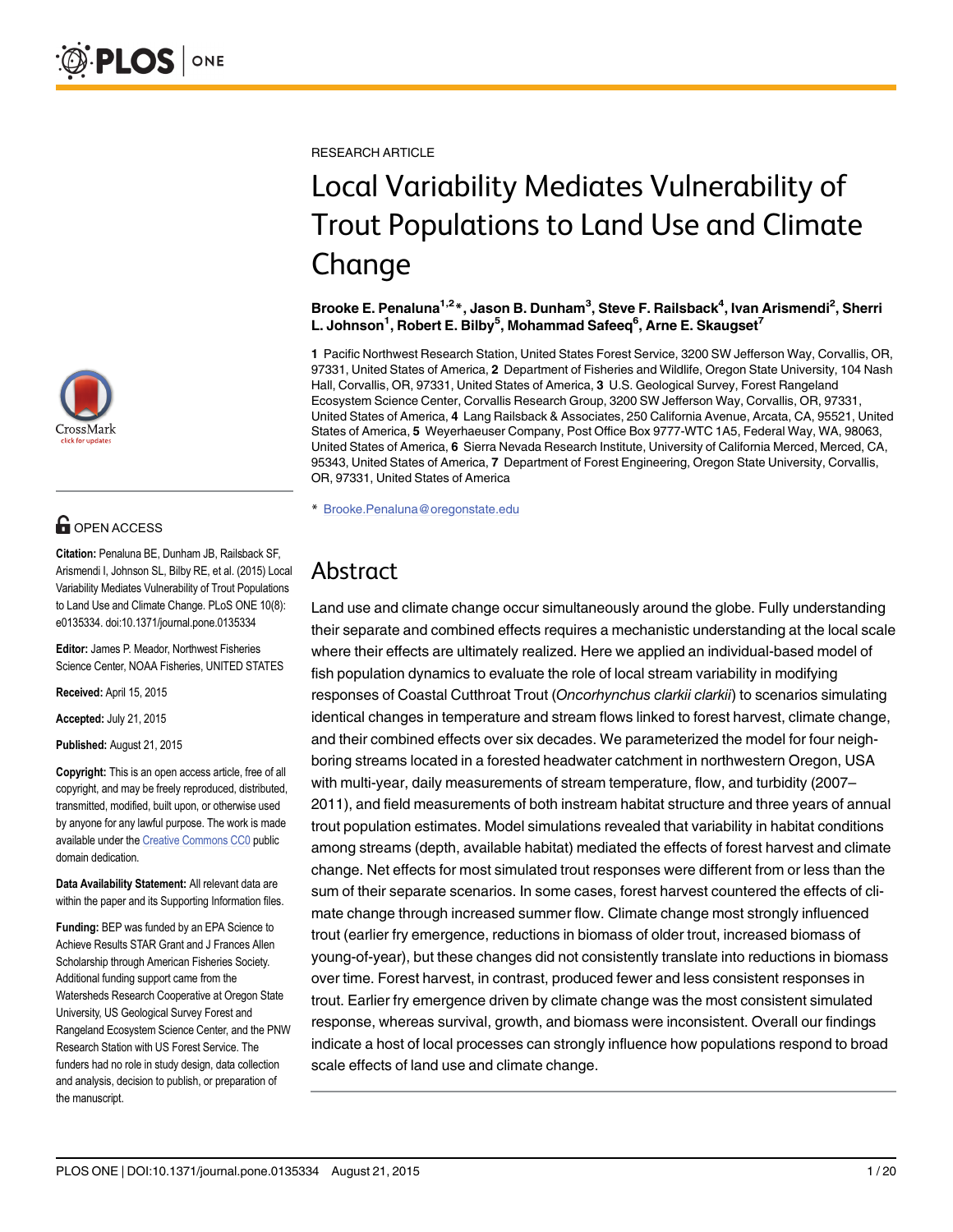<span id="page-1-0"></span>

Competing Interests: The authors have declared that no competing interests exist. The authors acknowledge that one of the co-authors is a Weyerhaeuser employee but that does not alter the authors' adherence to PLOS ONE policies on sharing data and materials.

#### Introduction

Although most studies that have considered the combined effects of land use and climate change have focused on range shifts at the edges of species distributions  $[1-3]$  $[1-3]$  $[1-3]$  $[1-3]$ , it is likely that many responses to both land use and climate change occur well within these edges, with changes in population demography that precede detectable changes in species distributions [[4](#page-16-0)]. Although several studies have addressed how population demography is affected by climate change  $[4, 5-8]$  $[4, 5-8]$  $[4, 5-8]$  $[4, 5-8]$  $[4, 5-8]$  $[4, 5-8]$ , land use  $[9-11]$  $[9-11]$  $[9-11]$  $[9-11]$  $[9-11]$ , or their combined effects  $[12-13]$  $[12-13]$  $[12-13]$  $[12-13]$ , few studies have focused on disentangling the underlying mechanisms explaining these changes  $[5, 8]$  $[5, 8]$  $[5, 8]$  $[5, 8]$ . Within the range of a species, it is reasonable to expect increased variation in local environmental conditions initially, with more homogeneous and coherent changes manifested as the effects of land use and climate change intensify  $[14]$  $[14]$ . Accordingly, local variability in environmental conditions may play a key role for understanding emerging responses to land use and climate change, but it has yet to be fully explored  $[15-18]$  $[15-18]$  $[15-18]$  $[15-18]$  $[15-18]$ . Local environmental conditions create unique microclimates or "idiosyncrasies of place" where individuals and populations of species experience change [\[17](#page-16-0)]. In the context of land use and climate change, an improved understanding of such local variability can provide critical insights into processes behind observed changes in species distribution and abundance [[19](#page-16-0)].

Here we consider local variability in the vulnerability of stream-living trout to changes in temperature and flow linked to forest harvest and climate change. We used an individualbased model of Coastal Cutthroat Trout (Oncorhynchus clarkii clarkii) population dynamics [\[20](#page-16-0)–[21\]](#page-16-0) to model the separate and combined effects of stream temperature and flow under forest harvest and climate change scenarios on trout responses of biomass, survival, growth, and timing of fry emergence in four neighboring streams located within the same headwater catchment ( $Fig 1$ ). We parameterized the model with multi-year, daily measurements of stream temperature, flow, and turbidity (2007–2011), and field measurements of both instream habitat structure and three years of annual trout population estimates. The forest harvest scenario encompassed two harvests leading to increased stream temperature in summer [[22\]](#page-16-0), increased summer flows, and increased magnitudes of storm events [\[23](#page-16-0)–[24\]](#page-17-0) for 1–2 decades following each simulated harvest  $[23,25]$  $[23,25]$  $[23,25]$  $[23,25]$  $[23,25]$ . The climate change scenario involved increasing stream temperature year-round  $[26]$  and decreasing flow during fall and winter  $[27]$ . The combined scenario captured the simultaneous effects of forest harvest and climate change, allowing us to evaluate the interactive effects of these changes on the dynamics of local populations.

#### Methods

#### Study sites

Our modeled streams are based on actual headwater streams in the Trask Watershed in northwestern Oregon, USA  $(S1 \text{ Fig})$ ; this location is part of a regional effort to understand the effects of forest harvest and climate change on fish [\(http://watershedsresearch.org/trask/](http://watershedsresearch.org/trask/)). We simulated Gus Creek, Upper Mainstem Trask, Pothole Creek, and Rock Creek. Precipitation in the Trask Watershed study area occurs primarily during winter and varies by elevation, with rain at lower elevations and a mix of snow and rain at higher elevations. These climatic conditions, combined with steep terrain and shallow soils, lead to flashy winter flows linked to winter storms, followed by declining flows in spring and an extended low flow period in late summer  $[27, 28]$  $[27, 28]$  $[27, 28]$  $[27, 28]$  $[27, 28]$ . Our study period captured three years that were marginally higher in mean annual precipitation (2758 mm  $\cdot$  y<sup>-1</sup>, 2834 mm  $\cdot$  y<sup>-1</sup>, 2783 mm  $\cdot$  y<sup>-1</sup>), one year that was lower (2255mm  $\cdot$  y<sup>-1</sup>), and one representative year (2626 mm  $\cdot$  y<sup>-1</sup>) when compared to the long-term annual mean (2500 mm  $\cdot y^{-1}$ ) for the Trask River watershed [\[29\]](#page-17-0). Daily mean stream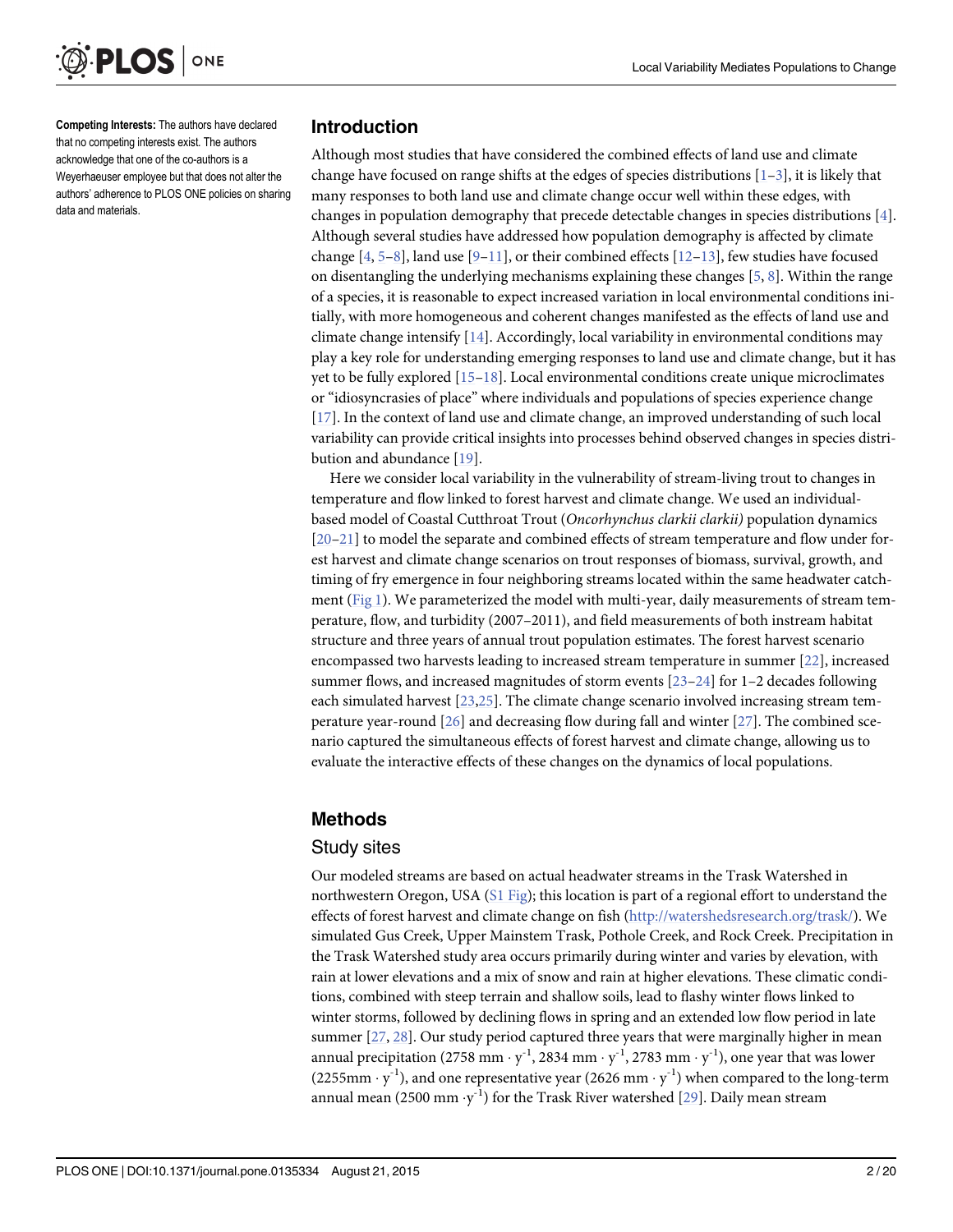<span id="page-2-0"></span>





doi:10.1371/journal.pone.0135334.g001

temperatures were moderate year-round ranging from 6–12°C. The fish communities of these streams were dominated by resident Coastal Cutthroat Trout Oncorhynchus clarkii clarkii, with sculpins Cottus spp., juvenile Steelhead O. mykiss, and juvenile Coho Salmon O. kisutch at some sites. Movement of fish among study streams consists of a very small rate of exchange  $\ll$  1%, J. Dunham, unpublished data), which is likely not important demographically [[30](#page-17-0)]. In these coastal streams, resident Coastal Cutthroat Trout spawn in the spring generally in April and May with fry commonly emerging from April to August [[31](#page-17-0)]. Although trout grow all year, most growth for age 1+ trout occurs in winter and spring [[32](#page-17-0)].

Streams varied in their local features  $(S1 Table; [33])$  $(S1 Table; [33])$  $(S1 Table; [33])$  $(S1 Table; [33])$ . Average summer flows were similar among all streams, but flows in Rock Creek were more variable in summer. Although Rock Creek was the largest stream in watershed area, it had similar availability of habitat in summer relative to Gus Creek, which is half its watershed area. Gus Creek has the most variable flow in winter, and at times it exceeded flows in Rock Creek. Upper Mainstem was the coldest stream year-round, and it was the smallest in both watershed area and wetted summer area. Pothole Creek had the highest and most variable turbidity in winter and the lowest in summer.

#### The trout model

The individual-based trout model we used was version 5.0 of inSTREAM, downloaded August 30, 2014 (Fig 1). This model has been fully described, and is publically available ([[20,](#page-16-0) [21\]](#page-16-0); [http://www.humboldt.edu/ecomodel\)](http://www.humboldt.edu/ecomodel). Unless noted here, default parameter values for Cutthroat Trout and small streams were extracted from the literature  $[20, 33]$  $[20, 33]$  $[20, 33]$  $[20, 33]$  $[20, 33]$  and details of model calibration are in  $[3]$ . InSTREAM has shown realistic trout responses for individuals  $[34]$  and populations [[35](#page-17-0)–[37](#page-17-0)]. Details of model calibration can be found in Penaluna et al. [\[33\]](#page-17-0). Although we calibrated inSTREAM to each stream using three years of trout population estimates from each field site, values of model calibrations were the same at three of the four streams, except for Upper Mainstem  $(S1 Table)$ . Of the parameters considered in a sensitivity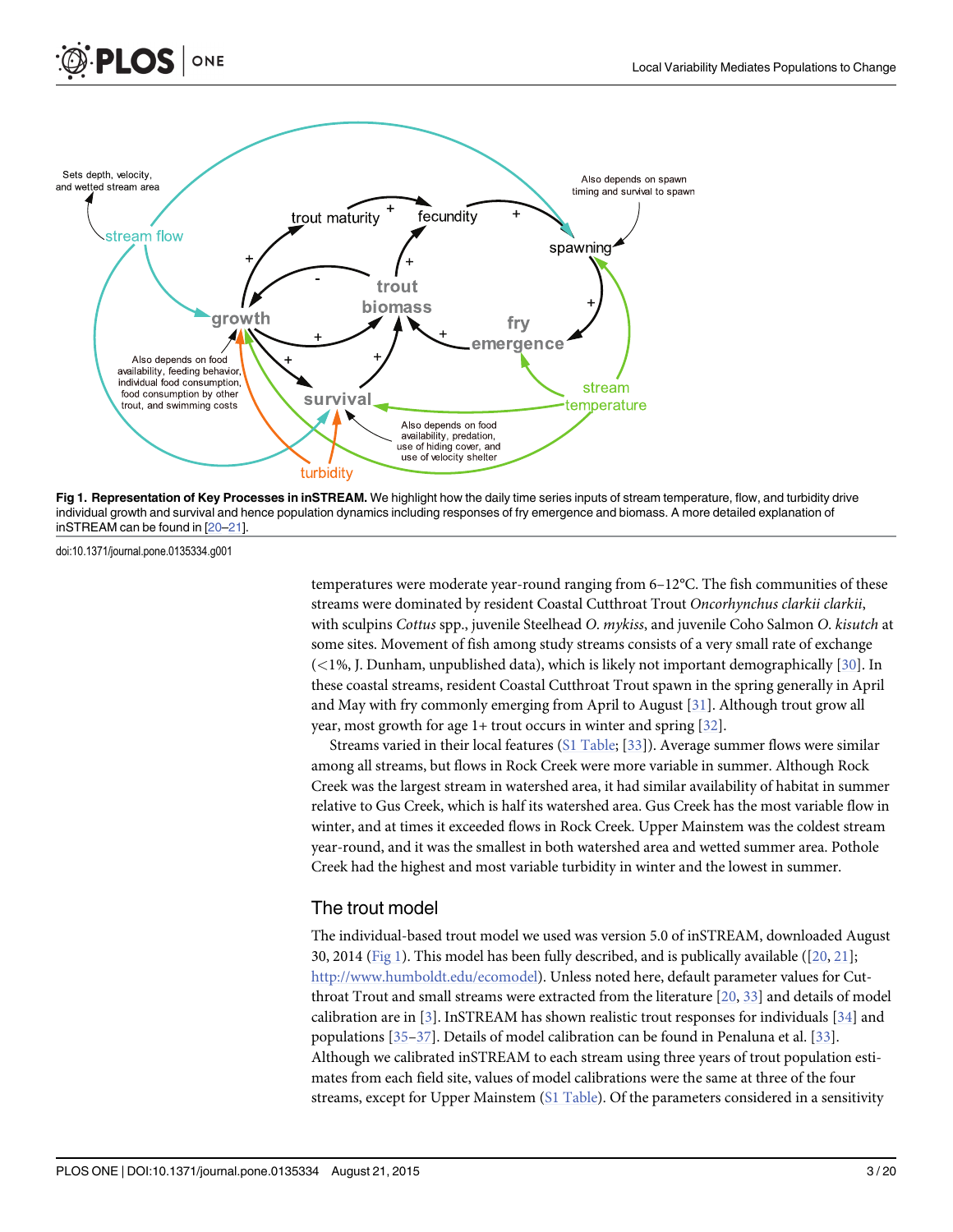analysis (baseflow, benthic and drift food, summer temperature, hiding cover, piscivory risk, redd scour, spawning gravel, velocity shelter, winter temperature), biomass of adult trout was consistently sensitive to baseflow, with higher baseflows resulting in greater biomass of adult trout for these streams [[33](#page-17-0)]. Although there are multiple stochastic elements in inSTREAM, it is not a highly stochastic model. Mortality is the main process represented stochastically. Other stochasticity occurs in initialization of model run (various aspects), assignment of length when trout emerge from eggs, whether a female that is ready to spawn does on an actual day, and mortality of eggs [[20](#page-16-0), [21](#page-16-0)]. Hence, differences in replicate model runs represent natural variability and uncertainty in stochastic processes.

InSTREAM captures many complexities of real streams. Within the inSTREAM environment, each study stream was represented as a reach (here, 210–250 m in length) made up of rectangular cells (here, 31–35 cells per reach). Reach-scale variables included flow, stream temperature, and turbidity, which varied daily. Each cell represented a unit of microhabitat from one to several square meters in area that had a specific depth, velocity, area of velocity shelter for drift-feeding, area of spawning gravel, and distance to hiding refuge. Stream depth and velocity varied daily with flow. Trout were represented as freely feeding individuals following emergence from gravel. Each trout was attributed with a length, weight, condition, and sex, and was assigned to a cell within which it feeds. Because trout were modeled as individuals, population dynamics emerged from the behaviors and fates of individual fish. The complete trout life cycle was represented in the model (redds, egg, fry, juvenile, adult). Redds were represented by both the number of eggs they contain and egg developmental status.

InSTREAM operated at a daily time step following a set schedule of actions (in order: spawning, habitat selection, growth, survival, and egg development). At the start of each day, daily flow, temperature, and turbidity were taken from input files for each scenario, which are based on actual field observations. Depth and velocity for each habitat cell were updated based on the flow input. Hence, these daily updates allowed for changing environmental conditions corresponding to each scenario (see scenarios and model input sections for more details).

Female trout spawn once per year if conditions, including date, flow and temperature thresholds, and female size, were met. When conditions for spawning were met, female trout moved to a cell with spawning gravel and created a redd. The number of eggs deposited increased geometrically as a function of spawner fork length. Each breeding adult (female and male) incurs a weight loss of 20% to represent energy loss due to reproduction. The model follows egg survival, development, and emergence. The developmental stage of eggs within a redd was a function of temperature degree days. Each day, the model updates developmental stage, determining how many eggs die due to processes such as temperature stress and disease, scouring, or desiccation. The timing of spawning was important because flow and temperature fluctuations, both high and low, influenced egg mortality. When surviving eggs within a redd were fully developed, they were converted into new trout, analogous to emergence and first feeding in nature.

All trout selected a cell and feeding activity to maximize short-term (90 day) fitness, which was a function of the growth and survival probability offered by each potential cell [\[35\]](#page-17-0). Habitat selection was executed in order of fish size, with the largest fish selecting cells first, representing a length-based hierarchy. The version of inSTREAM we used assumes that trout fed during daylight hours and competed for the food available in each cell [[20](#page-16-0)]. Both metabolic and activity costs are subtracted from growth (net energy intake) and growth emerges as a function of trout size and habitat conditions (depth, and velocity). However, trout can also lose energy during spawning season (if they mature and if they spawn). Food intake was limited by food availability and the trout's ability to capture food. Food availability depends on how much food was in each cell and how much was consumed by competing trout. The ability to capture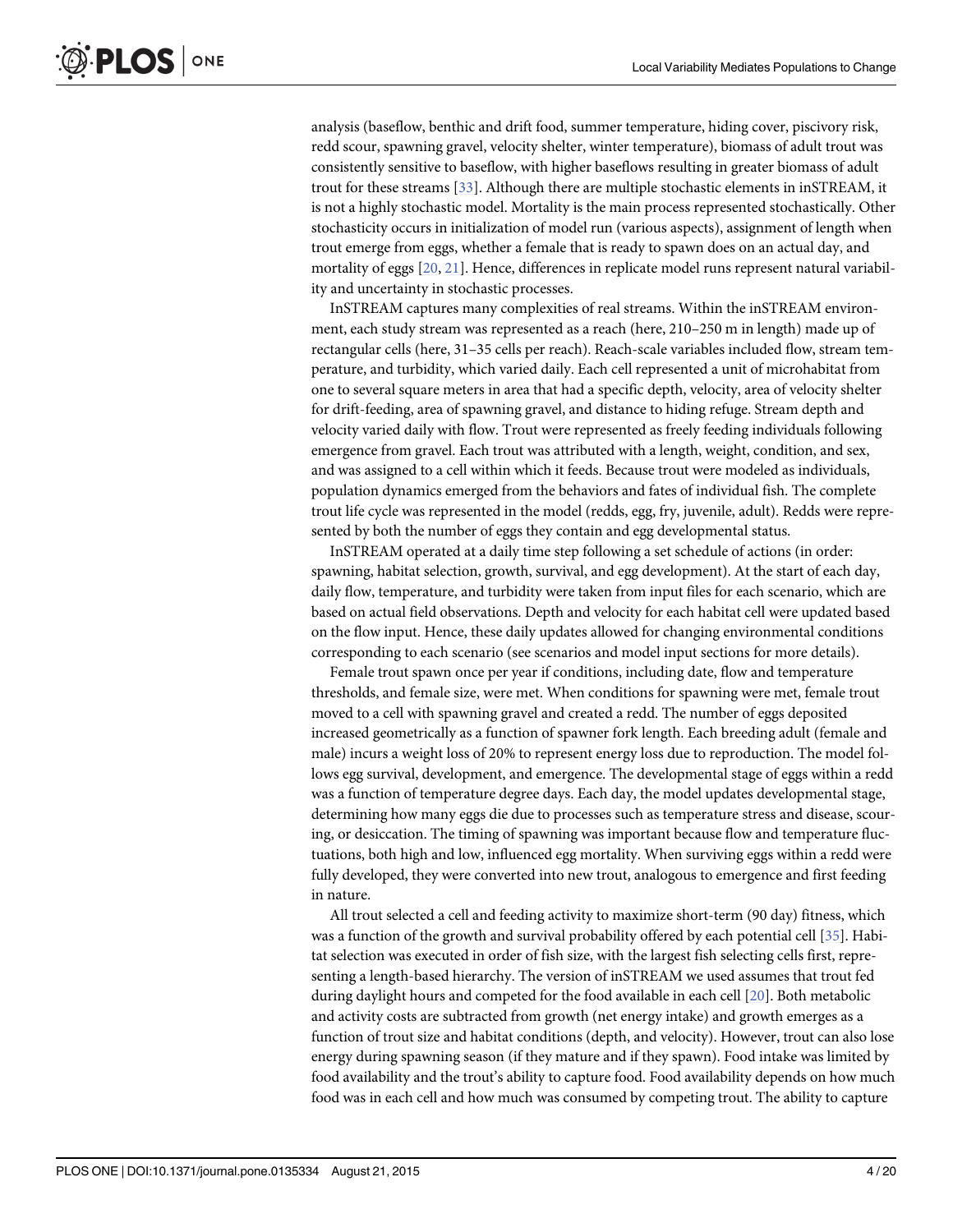<span id="page-4-0"></span>food depends on trout size (with increasing length because larger trout see and swim better) and habitat conditions. There are two modes of feeding for trout, drift-feeding or search feeding. Food intake was represented with a drift-feeding approach where trout capture invertebrates as they are carried within range by the current. Search feeding is active searching for food. It is the primary feeding behavior for young-of-year and consists of 10–20% of food supply for adults [[36](#page-17-0)]. The survival probability offered by a cell was determined by functions representing mortality due to predation by terrestrial animals, trout predation, disease and starvation, and high temperature. These functions depended on individual length and weight and on habitat variables. Hence, trout grew and survived according to growth rate and survival probabilities of the selected cell.

### Scenarios

We designed this study to mimic changes in stream temperature and flows associated with separate and combined effects of forest harvest and climate change. In addition to these changes, we modeled a baseline scenario that mimicked the natural variability in temperature and flow observed from 2007–2011 at each stream. We generated 63 years of results for each scenario (duration explained in detail in section on model input). To account for two forest harvests on a 40-year rotation, we applied changes to stream flow and temperature due to forest harvest in years 1 and 41 for all of our analyses. To understand the influence of each environmental regime, we also compared the separate and combined effects of stream temperature and flow for each scenario.

To model the effects of forest harvest, we comprehensively assessed information from recent forest harvest studies in the region. We used a conservative scenario of changes in magnitude and timing of stream temperature and flow. Accordingly, our forest harvest scenario represented a composite of current practices that include riparian buffers and a 40-year rotation. More generally, the literature suggested increased summer temperatures, increased summer flows, and increased flow from winter storm events for 1–2 decades following each harvest. Hence, for each cutting, we elevated stream temperatures for 15 years, with the first five years having daily mean stream temperature increased by 0.37°C [[22](#page-16-0)] uniformly, followed by a gradual, linear decrease in daily mean stream temperature by 0.037°C each year for 10 years until recovery of baseline conditions [\[25\]](#page-17-0). Therefore, baseline temperature values were restored in year 16 and again in year 57 because that is when the forest canopy would be expected to be restored, providing shade to the stream. Responses of flow regimes to forest harvest are variable, but in the Coast Range of Oregon, alterations to flow regimes can last for 20 years with changes to storm events and seasonal low flows [[23](#page-16-0)]. We increased daily water yield by 20% on the days when a storm event occurred that generated flow  $> 2$  standard deviations above the annual mean, because although water yield increases from forest harvest are highly variable, they generally increase by approximately 20%  $[23-24]$  $[23-24]$  $[23-24]$  $[23-24]$ . We increased summer (July-September) daily mean flows by 45% above baseline for five years [\[23,](#page-16-0) [38\]](#page-17-0), then decreased summer mean flows by 2.25% per year for 15 years until baseline was reached in year 20 post-harvest and again in year 60, because as the forest regrows, more water is used by trees.

We generated the climate change scenario by increasing year-round stream temperatures and decreasing fall and winter flows. We increased stream temperatures by 0.06°C per year, a rate based on stream temperature trends occurring in the Pacific Northwest over the past 50 years [\[26\]](#page-17-0), reaching 3.78°C higher than baseline at the end of the study period. This final increase in stream temperature is within the range of predicted warming for the Pacific Northwest [\[39\]](#page-17-0). We decreased mean fall flows by 0.25% (October-December) and mean winter flows by 0.49% (January-March) each year [[27](#page-17-0)], resulting in a gradual decrease over time that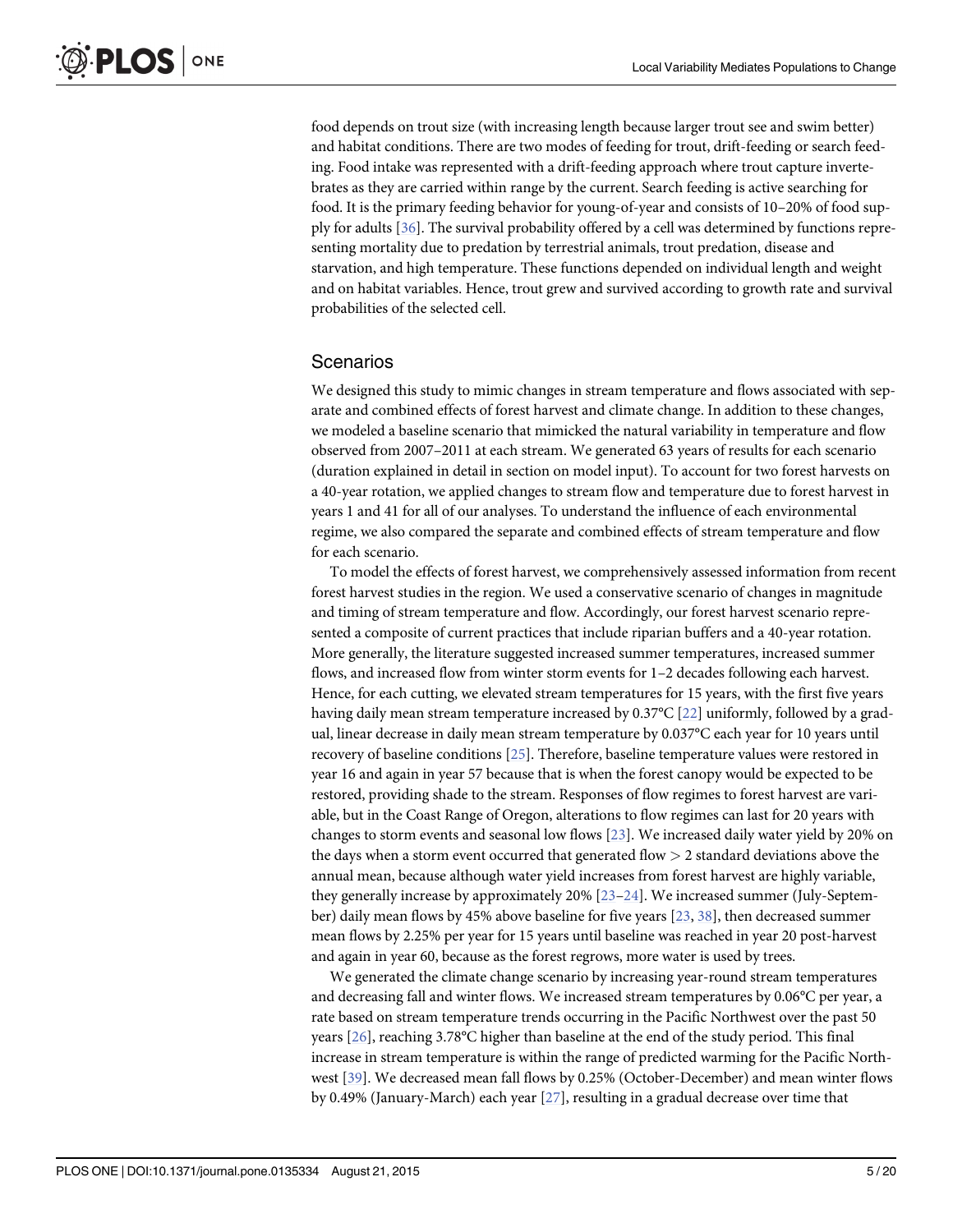<span id="page-5-0"></span>reached 15.75% below baseline for fall flows and 30.87% below baseline for winter flows at the end of the simulation. Streams of coastal Oregon generally have hydrographs dominated by rainfall, not snowmelt and, hence, key changes related to climate change are occurring during peak winter months due to decreasing rain and not during spring and summer snowmelt [[27](#page-17-0)].

For the combined scenario, we first made the changes from forest harvest and then added alterations from climate change.

## Model Input

We parameterized the model for each stream with field measurements of habitat features recorded during seasonal low flow (August-September) in 2009. Measurements of habitat were completed and used to delineate cells. For each cell, we measured availability of velocity shelter and spawning gravel as well as distance to hiding cover. Depth, velocity, and water surface elevation of each cell were measured over a range of low, medium, and high flows from 2009– 2010. We computed daily mean (arithmetic) of flow, stream temperature, and turbidity from field measurements recorded every 10 minutes from March 2007 to September 2011 in each of the four streams. Mean turbidity was measured using an instream nephelometer, which measures the scatter of a focused light beam by suspended solids. We evaluated multiple years of simulated data under each scenario (i.e., baseline, forest harvest, climate change, combined) for each stream. Because we had observations from only 2007–2011, we randomly selected the environmental regimes from one of those initial years every year for 67 years (a duration chosen for computational reasons). This ordering of years became the baseline scenario and was modified to create all alternative scenarios. Once the ordering of years was set for a scenario, then daily values of each environmental regime were read into the model. After we ran our scenarios, we ignored the first four years of data from all scenarios to eliminate initialization effects [[20](#page-16-0), [21](#page-16-0)]. Accordingly, we applied the changes in stream temperature and flow from scenarios beginning in year five, which became year one after initialization effects were eliminated. Therefore, we used a total of 63 years of results to analyze each scenario.

#### Responses of trout

We analyzed output produced every 30 simulated days from five replicate model runs for each scenario. We averaged population biomass (g), growth (cm/month; fork length), and survival (proportion of total that survived in each age class) by season each year based on the five replicate model runs ([S1 File\)](#page-14-0). Seasons include summer (July, August) and winter (January, February). Age classes during winter were restricted to ages 1 and older because the model assigns an additional year to each trout on January  $1<sup>st</sup>$  every year (in keeping with convention in fisheries biology), thus there are no age-0 trout in winter. For biomass, growth, and survival, we used average responses of each trout age class (ages 0, 1, 2, 3+). Timing of fry emergence was evaluated as the median emergence date (Julian day at which half the age 0 fish had emerged), estimated using MATLAB and Statistics Toolbox Release 2012 (The MathWorks, Inc. Natick, Massachusetts, US; see code in [[40](#page-17-0)]).

#### Statistical analyses

We evaluated population biomass (g), growth (cm/month; fork length), and survival (proportion of total that survived in each age class) by season each year over the five replicate model runs. To provide an overall view of differences among streams and scenarios, we evaluated summer and winter responses of median biomass, growth, and survival for each age class for each scenario (baseline, forest harvest, climate change, and combined) across all 63 simulation years using non-parametric Kruskal-Wallis one-way analysis of variance on ranks. In cases of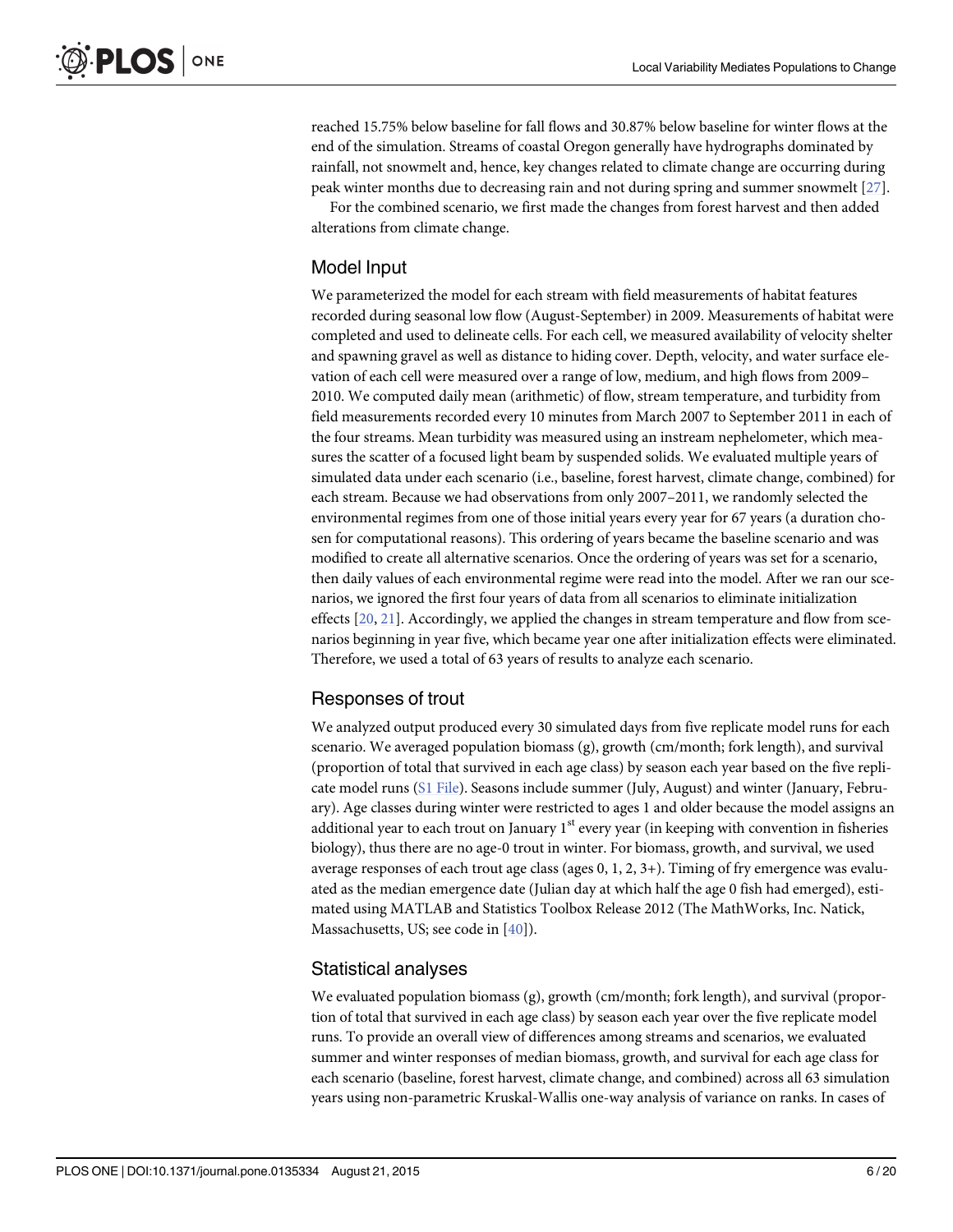<span id="page-6-0"></span>statistically significant differences (alpha  $< 0.05$ ) indicated by these analyses, we evaluated pairwise comparisons among the four scenarios using a non-parametric Tukey's test on ranks. We focused these tests on deviations of responses from a stream's specific baseline scenario to responses observed for that stream related to forest harvest, climate change, and combined scenarios (i.e., baseline vs. other scenarios). When the scenario for a stream deviated significantly from its own baseline, we also examined the direction and magnitude of the observed differences.

Annual trends of both the median date of fry emergence and difference in magnitude of biomass of scenario compared to baseline for each stream were evaluated using the Mann-Kendall test [[41](#page-17-0)–[42\]](#page-17-0). This rank-based test is robust to outliers and non-linear trends [[43](#page-17-0)–[44](#page-17-0)]. The Mann-Kendall trend values were corrected for serial correlation [[45](#page-17-0)–[46\]](#page-17-0) using the package FUME for R [[47](#page-17-0)]. We evaluated annual trends of date of fry emergence and difference in magnitude of the scenario of interest and baseline over three timescales, including up to year 20, from year 20 to year 63, and over the 63-year duration of the study for all scenarios. By examining the trend up to year 20, we capture the time period when forest harvest may have the greatest impact and in a timeframe that a trend signal could be detected.

The question of whether total biomass of trout in summer under each scenario differed from baseline values at each stream was examined using a Wilcoxon signed rank paired test with continuity correction using the package STATS for R. In addition, within the simulated scenarios of forest harvest and climate change, we tested the individual influences of stream temperature and flow on differences in biomass of trout in summer relative to baseline values. We tested the null hypothesis that the median of the difference between baseline and the other scenarios was symmetric about 0. A nonparametric confidence interval and an estimator for the pseudo-median for the difference between the scenarios was also computed  $[48-49]$  $[48-49]$  $[48-49]$  $[48-49]$ . The Kruskal-Wallis, Mann-Kendall analyses, and Wilcoxon signed rank analyses were analyzed using software R ver. 2.15.1 [[50](#page-18-0)].

## Results and Discussion

### Idiosyncratic responses in trout emerge from local variability among streams

Our simulations show that local variability in stream conditions influences the idiosyncratic responses of trout to projections of forest harvest and climate change across streams [\(Table 1](#page-7-0)). For example, differences in total biomass of trout in summer between baseline and forest harvest and climate change scenarios indicated diminishing trends or no change over time depending on stream conditions ( $Fig 2$  and  $S2$  Table). In addition, when the effects of either temperature or flow were evaluated separately and compared to their combined effects, idiosyncratic responses of trout biomass were generally found across streams for each scenario ([Fig](#page-9-0) [3](#page-9-0) and [S3 Table](#page-14-0)). For example, under the climate change scenario, the separate effect of flow resulted in lower biomass than the separate effect of temperature in Gus Creek, but the opposite was seen in Pothole Creek, Rock Creek, and Upper Mainstem. Similar mixed responses were also seen under the forest harvest scenario, where the combined effect of temperature and flow after forest harvest resulted in lower biomass in Upper Mainstem when compared to separate effect of flow, whereas in Rock and Pothole Creeks their combined effect resulted in higher biomass and no difference in Gus Creek.

Although our modeled streams are physically similar in many respects (e.g., similar mean summer flows for three of them, similar watershed area for three of them, similar summer velocities for three of them,  $\underline{S1}$  Table), there are some notable differences among them that mediate the sensitivity of trout to forest harvest and climate change. Among our four study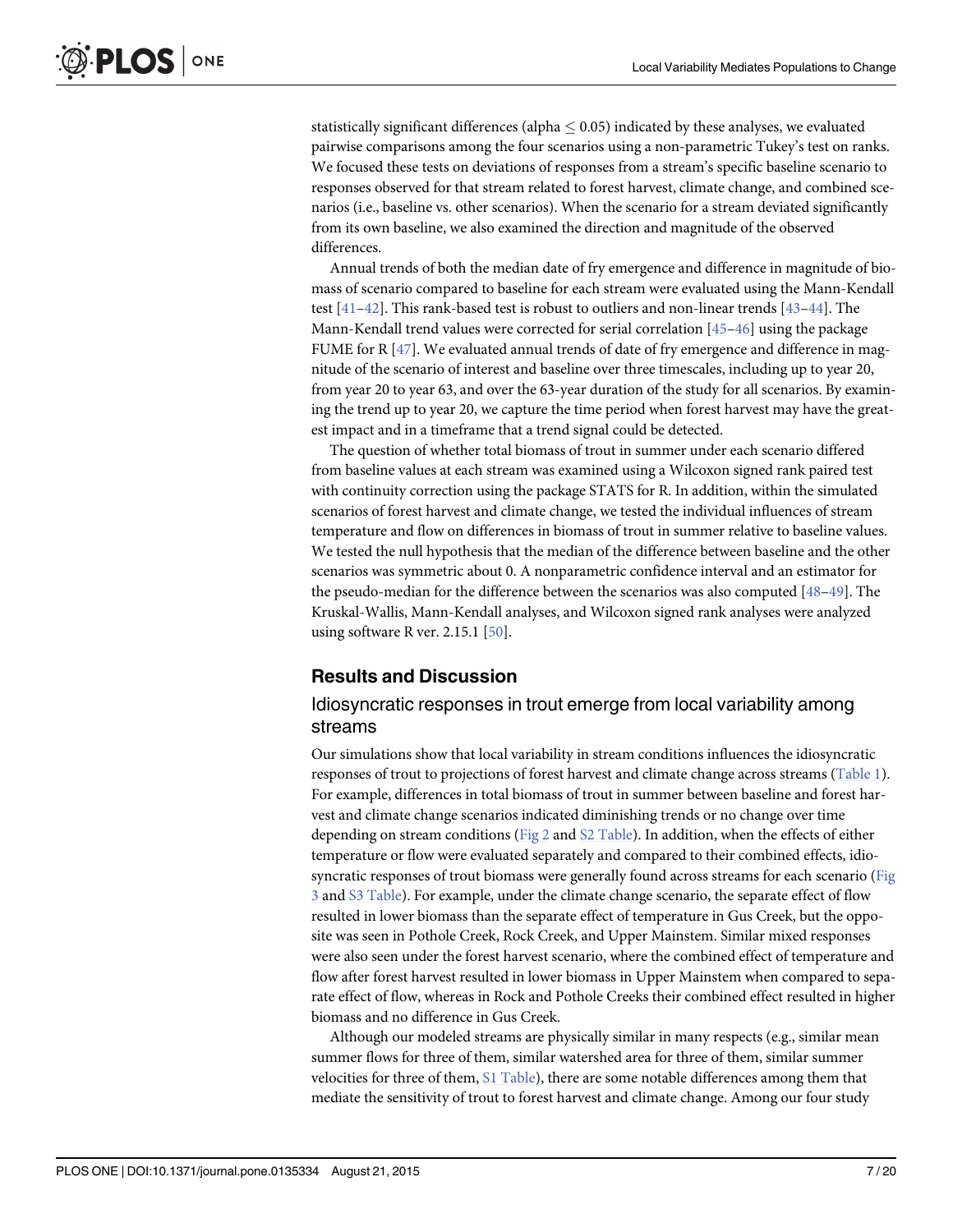<span id="page-7-0"></span>

| O PLOS ONE |  |
|------------|--|
|------------|--|

| variable | stream    | age 0          |                          |                | age 1                    |                          |                          | age 2                    |        |                          | age 3+                       |                |                          |
|----------|-----------|----------------|--------------------------|----------------|--------------------------|--------------------------|--------------------------|--------------------------|--------|--------------------------|------------------------------|----------------|--------------------------|
|          |           | <b>FH</b>      | <b>CC</b>                | FH+CC          | <b>FH</b>                | cc                       | FH+CC                    | FH                       | cc     | $FH + CC$                | <b>FH</b>                    | cc             | FH+CC                    |
| survival | Gus       | $\blacksquare$ | $-50%$                   | $-55%$         | $\blacksquare$           |                          |                          |                          |        |                          |                              |                | ۰.                       |
|          | Pothole   | $\sim$         | $\overline{\phantom{0}}$ | $\blacksquare$ | $\sim$                   | $-13%$                   | $-9%$                    | $\overline{\phantom{0}}$ |        | $\overline{\phantom{a}}$ | ۰                            |                | ۰                        |
|          | Rock      | $\blacksquare$ | $-18%$                   | $-16%$         | $\blacksquare$           | $-25%$                   | $-23%$                   | $\blacksquare$           | $-7%$  | $-19%$                   | $\overline{\phantom{0}}$     | $\blacksquare$ | $\overline{\phantom{0}}$ |
|          | <b>UM</b> | $\blacksquare$ | $-20%$                   | $-14%$         | $\blacksquare$           | $\overline{\phantom{0}}$ | -                        | $\overline{\phantom{0}}$ |        | $\overline{\phantom{0}}$ |                              |                |                          |
| growth   | Gus       | $\blacksquare$ | 28%                      | 28%            | $\blacksquare$           | $\overline{\phantom{a}}$ | $\overline{\phantom{a}}$ |                          |        |                          | $\qquad \qquad \blacksquare$ |                | $\blacksquare$           |
|          | Pothole   | $\sim$         | 11%                      | 11%            | $\overline{\phantom{a}}$ | 60%                      | 18%                      | $\sim$                   |        |                          | $\blacksquare$               | $-52%$         | $\,$                     |
|          | Rock      | 3%             | $\sim$                   | $\blacksquare$ | 58%                      | 198%                     | 252%                     | $\blacksquare$           |        |                          |                              |                | $\blacksquare$           |
|          | <b>UM</b> | 9%             | $\blacksquare$           | $\blacksquare$ | $\overline{\phantom{a}}$ | $-49%$                   | $-60%$                   | $\overline{\phantom{a}}$ |        |                          |                              |                |                          |
| biomass  | Gus       | 13%            | 35%                      | $-20%$         | $\blacksquare$           | $-22%$                   | $-44%$                   | $\overline{\phantom{a}}$ | -      | $\overline{\phantom{a}}$ | 15%                          | $-20%$         | $-8%$                    |
|          | Pothole   | 14%            | 10%                      | 17%            | $\blacksquare$           | $\blacksquare$           | $-5%$                    | $\blacksquare$           | $-21%$ | $-10%$                   | $\overline{\phantom{0}}$     | $-13%$         | $\sim$                   |
|          | Rock      | $\blacksquare$ | 25%                      | 23%            | $-5%$                    | $\blacksquare$           | $\blacksquare$           | $\blacksquare$           | $-54%$ | $-34%$                   | $\overline{\phantom{0}}$     | $-79%$         | $-61%$                   |
|          | <b>UM</b> | $\sim$         | 121%                     | 16%            | $\blacksquare$           | $-25%$                   | $-32%$                   | $\blacksquare$           | $-38%$ | $-38%$                   | $\overline{\phantom{0}}$     | $-26%$         | $-36%$                   |

#### [Table 1.](#page-6-0) Summer Survival, Growth, and Biomass by Age Class.

Difference in median summer survival (proportion of total in that age class that survive), growth (cm/month), and biomass (g) of median values for four age classes (ages 0, 1, 2, 3+) of trout in relation to baseline for forest harvest (FH), climate change (CC), and combined (FH + CC) scenarios in four modeled streams over 63 years. Streams include Gus Creek, Pothole Creek, Rock Creek, and Upper Mainstem (UM). Scenarios include manipulations of stream temperature and flow regimes (see [methods](#page-1-0) for detail). The magnitude of change for each scenario relative to baseline is an average of five replicate simulations and is calculated as: [(median scenario – median baseline)/median baseline]\*100. Summer is July and August. Responses were analyzed using Kruskal-Wallis one-way analysis of variance on ranks. Negative values indicate that the values for the response of the scenario of interest is lower than baseline values for that stream and positive values indicate that it is higher than baseline. Only significant responses are shown (alpha  $\leq 0.05$ ).

doi:10.1371/journal.pone.0135334.t001

streams, trout in Gus Creek often showed unique responses indicating an overall resistance to change due to differences in physical habitat conditions compared to the other streams. Gus Creek, for its watershed area, supports a relatively larger wetted area and deeper pools in summer, a time period when stresses on fish are high [\[51\]](#page-18-0) and both growth [[52\]](#page-18-0) and survival are minimal [\[53\]](#page-18-0). Our findings are in agreement with a sensitivity analyses performed on these study streams that highlights the importance of habitat availability in driving growth and survival of trout during seasonal low-flow [[33\]](#page-17-0). More broadly, studies across the Pacific Northwest report localized responses of stream temperature and flow to either climate change or forest harvest, due to contrasting features in streams (e.g, for temperature [[26](#page-17-0), [54](#page-18-0)]; for flow [[27](#page-17-0), [38](#page-17-0)]). Local responses of fish to forest harvest have also been commonly described (see reviews [\[55](#page-18-0)– [56\]](#page-18-0)). Although our results contrast with other research of fish responses to climate change, which typically reports relatively uniform responses by stream-fish across landscapes [\[57](#page-18-0)–[60](#page-18-0)], and for a wide-range of other biota as well  $[14, 61-63]$  $[14, 61-63]$  $[14, 61-63]$  $[14, 61-63]$  $[14, 61-63]$  $[14, 61-63]$  $[14, 61-63]$ , more recently, increasing attention has been drawn to the role of local variability in physical habitat as an important player in mediating the effects of climate change [[8,](#page-16-0) [16,](#page-16-0) [18,](#page-16-0) [64](#page-18-0)].

# Separate projections differ from scenarios incorporating combined effects

Simulated responses of trout from projections of forest harvest and climate change scenarios differed substantially from scenarios incorporating their combined effects ([Table 2](#page-10-0) and [S2 Fig](#page-14-0)). Although we observed cases where the combined effects of forest harvest and climate change exceeded the additive influences of each, we commonly noted interactions where the effects from the combined scenario were less than the additive effects from separate scenarios. For example, over the entire study period in Pothole Creek, forest harvest increased biomass and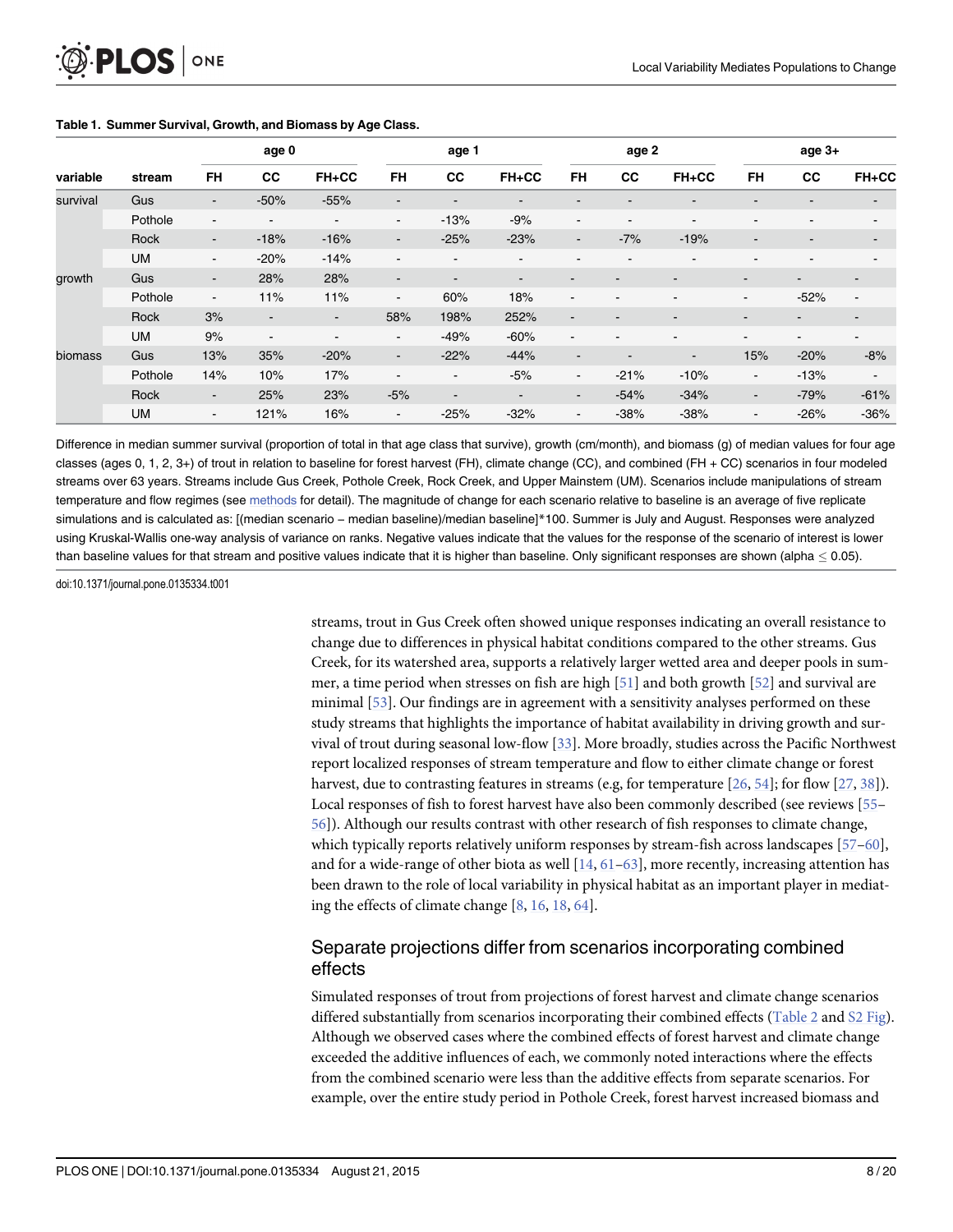<span id="page-8-0"></span>

[Fig 2. D](#page-6-0)ifferences in Total Summer Biomass of Trout between Scenarios and Baseline. Difference in mean total summer biomass (g) from the five replicated simulations over time for each scenario of forest harvest (FH), climate change (CC), and their combined effects (FH+CC) compared to baseline, in Gus Creek, Pothole Creek, Rock Creek, and Upper Mainstem (UM). Scenarios include manipulations of stream temperature and flow regimes (see [methods](#page-1-0) narrative for detail). Only significant trends (P < 0.05) for the entire study period have been numerically shown with the slope of the trend (g/decade).

doi:10.1371/journal.pone.0135334.g002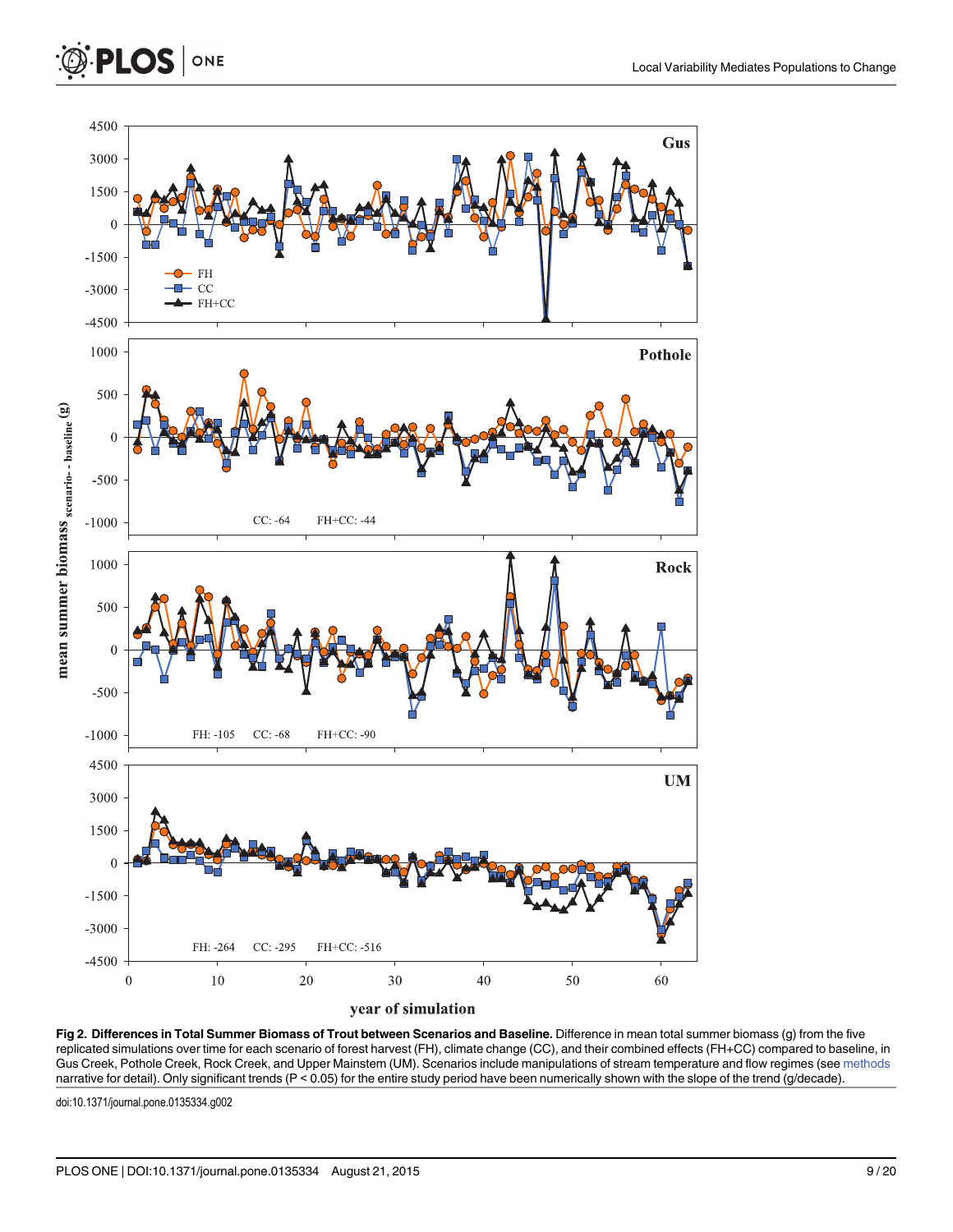

[Fig 3. I](#page-6-0)nfluence of Flow and Temperature on Trout Biomass within each Scenario. Boxplots of mean total summer biomass (g) of trout in Gus Creek, Pothole Creek, Rock Creek, and Upper Mainstem (UM) from five replicate simulations over the entire study period. Each boxplot incorporates 63 data points of the mean of every year's summer biomass per scenario. Gray boxes represent pairwise comparisons of the influence of flow (Q), stream temperature (T), and both (Q+T) within each scenario of forest harvest (FH) and climate

<span id="page-9-0"></span> $\bigcirc$  PLOS  $|$  ON E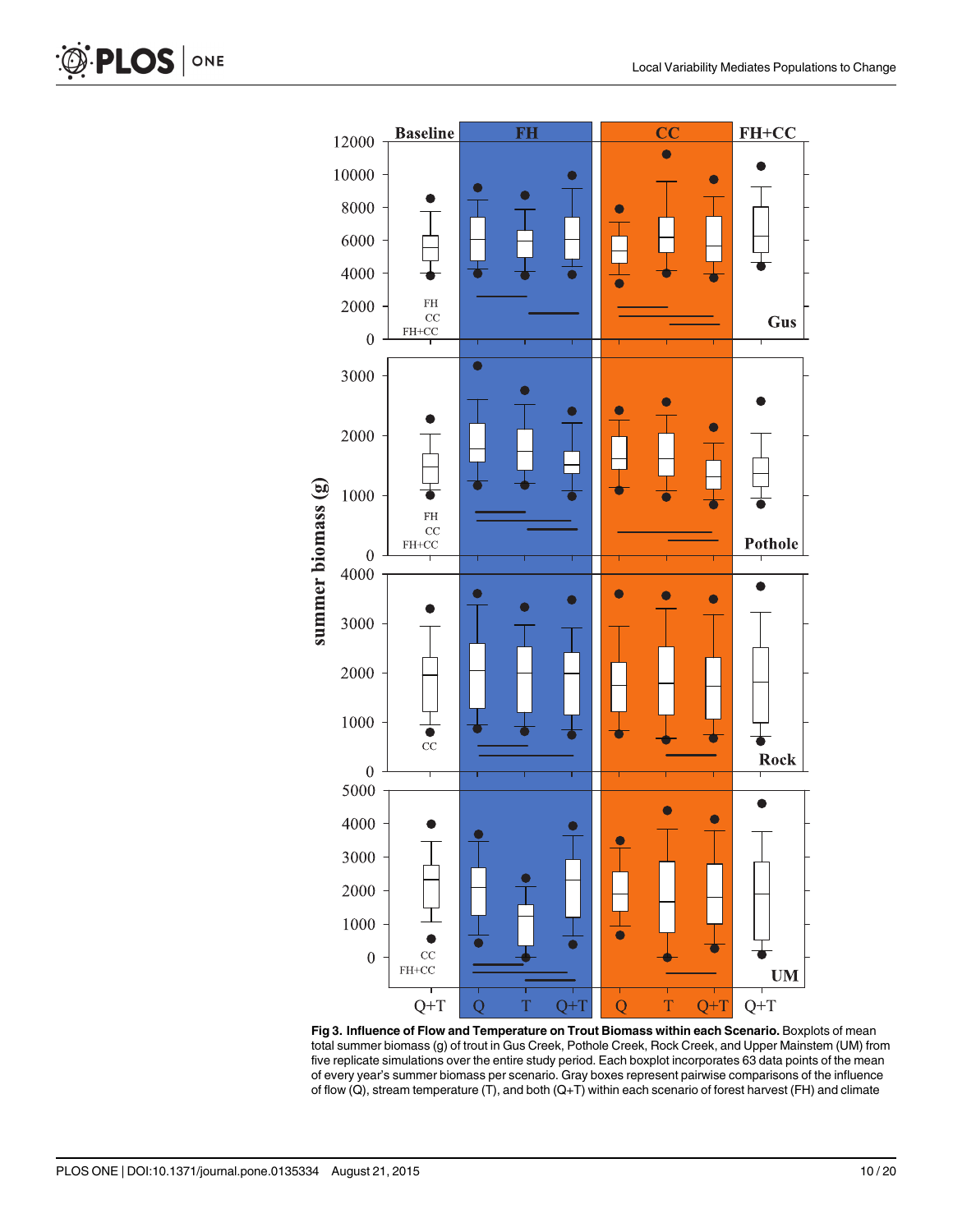<span id="page-10-0"></span>change (CC). Baseline and the combined scenarios (FH+CC) are shown for reference. Scenarios include manipulations of stream temperature and flow regimes (see [methods](#page-1-0) narrative for detail). Significant pairwise differences are shown by a horizontal black line (P < 0.05). Significant differences between baseline and each scenario are noted. The point above or below each boxplot corresponds to the 5<sup>th</sup> and 95<sup>th</sup> percentile.

doi:10.1371/journal.pone.0135334.g003

the combined scenario decreased biomass, but less so than the climate change scenario alone. In general in ecological settings, although it may be expected that multiple stressors should interact synergistically, antagonistic responses are more frequently observed [\[65](#page-18-0)–[66](#page-18-0)]. In some cases we simulated here, forest harvest countered the effects of climate change. Specifically, the relative biomass of trout in Gus Creek increased under the combined scenario compared to climate change alone because increases in low-flow discharge associated with forest harvest offsets climate-driven declines in flows. Such findings are, however, highly context dependent and they depend on how future climate effects are realized. For example, trout responses to climate change could be more dramatic than we have modeled here if we had modeled longer simulations or when natural environmental conditions approach or exceed stressful thresholds for trout, especially during seasonal low flow. For example, if stream temperature continues to warm towards levels that are stressful to trout, increasing summer flows from forest harvest may no longer effectively offset warming temperatures.

#### Climate change influences trout more than forest harvest

Our modeled findings indicate that climate change alone influences trout more strongly and consistently across our study streams than forest harvest. Climate change led to earlier fry emergence [\(Fig 4](#page-11-0) and [S4 Table\)](#page-15-0), reductions in biomass of older trout, and increased biomass of young-of-year [\(Table 1](#page-7-0) and [S5 Table\)](#page-15-0), but these changes did not consistently translate into trends toward reduced biomass over time ( $Fig 2$  and  $S2$  Table). They did, however, collectively

|         | Table 2.  Pairwise Comparisons for Differences in Total Summer Biomass between Scenario and Baseline. |                         |             |     |         |             |                         |              |                 |        |             |      |         |
|---------|-------------------------------------------------------------------------------------------------------|-------------------------|-------------|-----|---------|-------------|-------------------------|--------------|-----------------|--------|-------------|------|---------|
| stream  | scenario                                                                                              | 1 <sup>st</sup> harvest |             |     |         |             | 2 <sup>nd</sup> harvest |              | entire 63 years |        |             |      |         |
|         |                                                                                                       | $\Delta$ (g)            | 95% CI      | v   | p-value | $\Delta(g)$ | 95% CI                  | V            | p-value         | Δ (g)  | 95% CI      | V    | p-value |
| Gus     | <b>FH</b>                                                                                             | 576                     | 172, 928    | 178 | 0.26    | 1000        | 560, 1438               | 200          | < 0.001         | 542    | 315, 482    | 1646 | < 0.001 |
|         | <b>CC</b>                                                                                             | 218                     | $-203, 713$ | 136 | 0.005   | 519         | $-172, 1192$            | 148          | 0.12            | 285    | 23, 578     | 1328 | 0.03    |
|         | FH+CC                                                                                                 | 862                     | 547, 1328   | 195 | < 0.001 | 1162        | 247, 1774               | 181          | < 0.001         | 852    | 587, 1125   | 1803 | < 0.001 |
| Pothole | <b>FH</b>                                                                                             | 173                     | 37, 300     | 174 | 0.008   | 80          | 32, 153                 | 176          | 0.006           | 51     | 8, 103      | 1343 | 0.02    |
|         | <b>CC</b>                                                                                             | 23                      | $-61, 122$  | 123 | 0.52    | $-232$      | $-331, -138$            | 5            | < 0.001         | $-125$ | $-176, -70$ | 400  | < 0.001 |
|         | FH+CC                                                                                                 | 43                      | $-41, 166$  | 131 | 0.35    | $-77$       | $-180, 11$              | 61           | 0.11            | -63    | $-113, 14$  | 650  | 0.01    |
| Rock    | FH.                                                                                                   | 211                     | 63, 334     | 179 | 0.004   | $-206$      | $-306, -61$             | 35           | 0.007           | $-25$  | $-95, 54$   | 892  | 0.43    |
|         | <b>CC</b>                                                                                             | $-10$                   | $-94, 99$   | 96  | 0.76    | $-219$      | $-339, -10$             | 52           | 0.05            | $-119$ | $-190, -48$ | 543  | 0.001   |
|         | $FH + CC$                                                                                             | 140                     | $-3, 293$   | 153 | 0.08    | $-134$      | $-300, -93$             | 72           | 0.23            | $-50$  | $-143, 40$  | 863  | 0.32    |
| UM      | <b>FH</b>                                                                                             | 474                     | 267, 715    | 205 | < 0.001 | $-452$      | $-704, -243$            | 0            | < 0.001         | $-15$  | 560, 1438   | 970  | 0.80    |
|         | <b>CC</b>                                                                                             | 298                     | 87, 504     | 175 | 0.007   | $-881$      | $-1082. -660$           | $\mathbf{0}$ | < 0.001         | $-213$ | $-395, -16$ | 698  | 0.03    |
|         |                                                                                                       |                         |             |     |         |             |                         |              |                 |        |             |      |         |

Pairwise comparisons of total biomass (g) of trout in summer for forest harvest (FH), climate change (CC), and combined (FH + CC) scenarios compared to baseline in modeled streams, including Gus Creek, Pothole Creek, Rock Creek, and Upper Mainstem (UM). Values of summer biomass by year were averaged for five replicate simulations and were analyzed using Wilcoxon signed rank test (V) with continuity correction resulting in a pseudomedian of difference between scenario and baseline ( $\Delta$ ) for the 1<sup>st</sup> harvest period,  $2<sup>nd</sup>$  harvest period, and the entire study period. Scenarios include manipulations of stream temperature and flow regimes (see [Methods](#page-1-0) for details). Significant p-values in bold (alpha < 0.05) represent increasing or decreasing magnitudes in comparison to baseline.

FH+CC 658 376, 955 197 <0.001 -1410 -1865, 1071 0 <0.001 -341 -658, -41 660 0.02

doi:10.1371/journal.pone.0135334.t002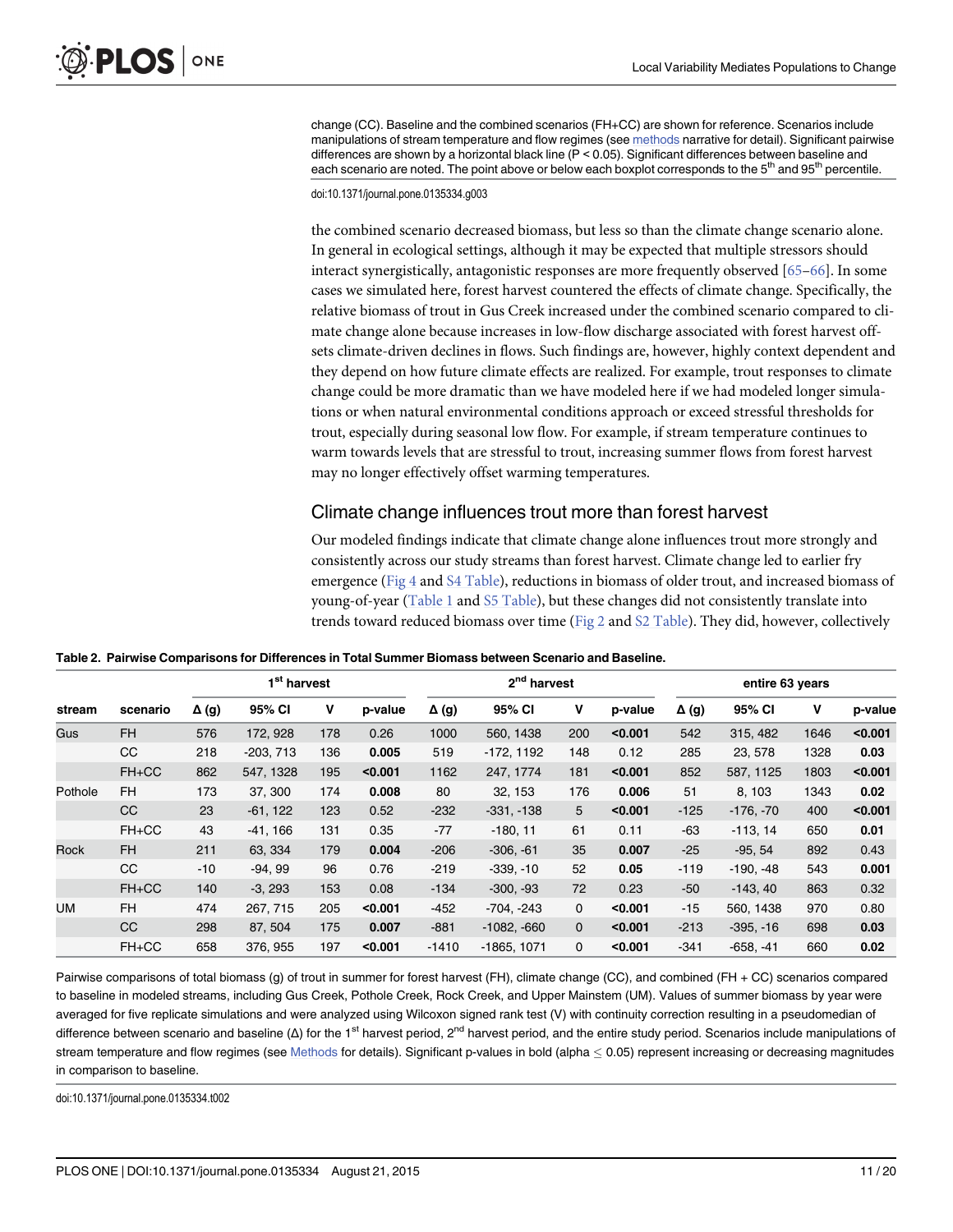<span id="page-11-0"></span>

[Fig 4. T](#page-10-0)rends in Fry Emergence of Trout across Scenarios. DOY from five replicate simulations when median number of modeled fry had emerged over time in Gus Creek, Pothole Creek, Rock Creek, and Upper Mainstem (UM). Scenarios include manipulations of stream temperature and flow regimes (see [methods](#page-1-0) narrative for detail). Only significant trends (P < 0.05) over time are listed and include the slope of the trend (days per decade). Negative values represent early fry emergence. Gaps in data are due to years with no fry emergence because model thresholds for spawning, egg development, or emergence were not met.

doi:10.1371/journal.pone.0135334.g004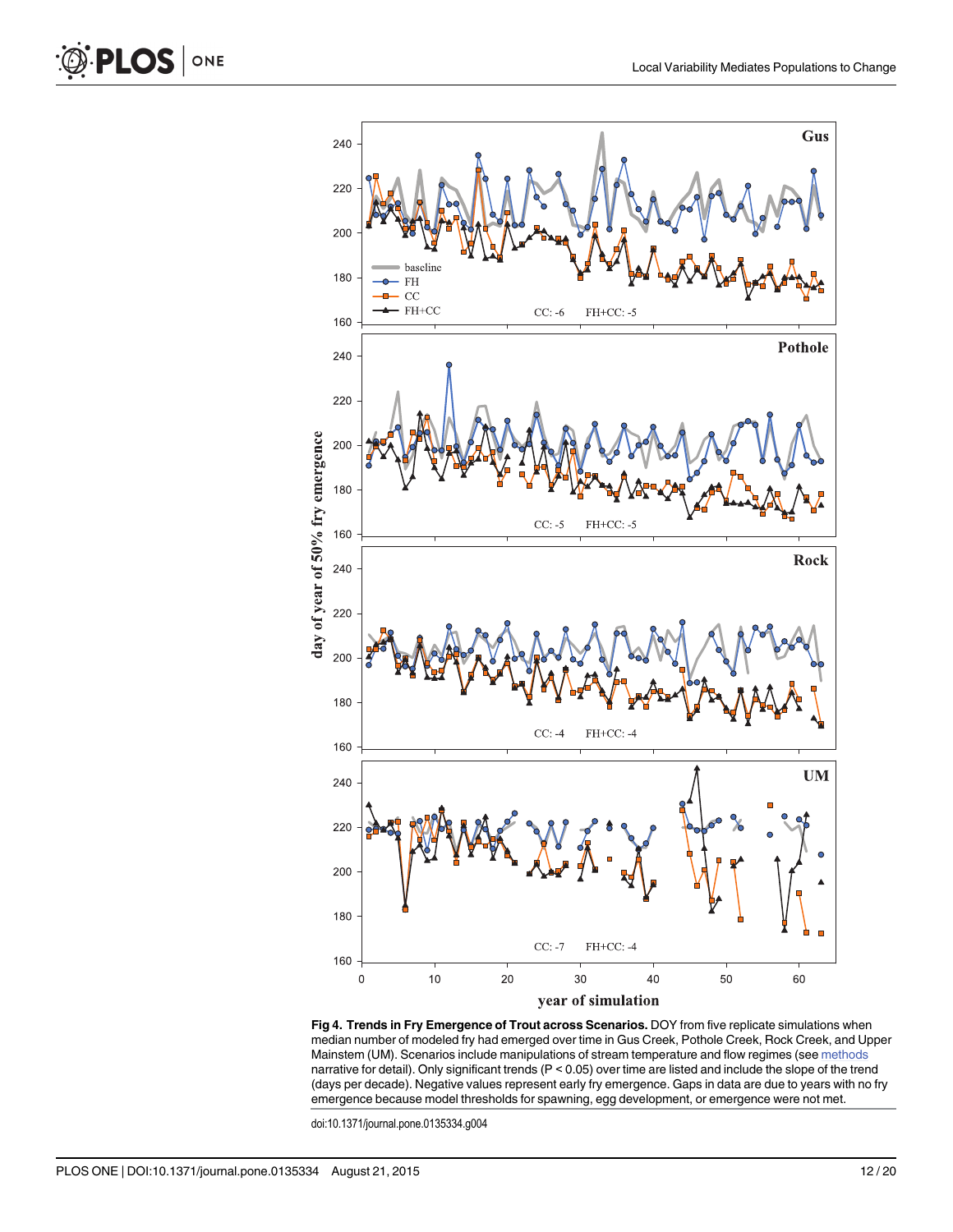<span id="page-12-0"></span>lead to lower biomass relative to baseline conditions ([Table 2](#page-10-0) and [S2 Fig\)](#page-14-0). Reductions in biomass of older trout come from both smaller-sized and reduced number of older individuals. Although other studies have similarly predicted a decrease in body size of individuals with increasing temperature from climate change, underlying mechanisms have been difficult to identify [\[67](#page-18-0)–[68\]](#page-18-0). Because it is not clear how climate change will influence the amount of drift or benthic food for trout, in our simulations, we assume that food availability does not change with temperature  $[20-21]$  $[20-21]$  $[20-21]$ . Increased temperature due to climate change leads to higher metabolism in trout, but because food intake does not change trout do not grow. Under such circumstances, they either starve or they choose riskier habitat with higher predation risk, both of which lead to lower abundances. We also noted increased biomass in young-of-year in most of the cases (see empirical evidence in [[67](#page-18-0)]) due to reduced intraspecific competition.

Forest harvest, in contrast, had much less effect on growth and survival than climate change [\(Table 1](#page-7-0) and [S5 Table\)](#page-15-0), and mixed responses for biomass and trends in biomass over time (increases, decreases, or no change; [Fig 2,](#page-8-0) [S2 Fig](#page-14-0), [Table 2](#page-10-0) and [S2 Table](#page-14-0)). It is not surprising that trout responses were minimal across streams in response to projections of forest harvest because this stressor acts as a pulsed event (where temperature and flow returned to baseline conditions within 1–2 decades). It is worth noting, however, that we only considered effects of forest harvest on stream temperature and flow, and that other influences could also have important implications. For example, changes in stream habitat associated with loss (or addition) of large wood as a result of forestry practices and stream restoration [[69](#page-18-0)] and changes to trout food supply following harvest [[51\]](#page-18-0). Therefore, consideration of these additional factors might be expected to further reinforce the importance of the specific array of local conditions mediating trout responses to multiple stressors. Additionally, we found the types of effects realized from forest harvest were important in two streams (Rock Creek and Upper Mainstem; [Table 2](#page-10-0)) with the net effect switching from increasing biomass after the first harvest to decreasing biomass after the second harvest. The net effect switches in these streams, not because of forest harvest per se, but rather because trout in these streams were less able to cope with instream changes from either stressor (second perturbation of forest harvest or climate change) after about 30 years.

#### Most visible response of trout to change was a phenology metric

The most visible and consistent response from our simulations was earlier fry emergence driven by climate change ( $Fig 4$  and  $54$  Table), whereas demographic responses of survival, growth, or biomass were not detectable and inconsistent across scenarios and streams ([Fig 2](#page-8-0) and  $S2$  Fig). Under the climate change and combined scenarios, there were consistent trends toward earlier fry emergence for all streams over time. Over the entire study period, median timing of fry emergence was earlier by 4 to 7 days/decade for climate change, but it was earlier by only 4 to 5 days days/decade for the combined scenario due to the trend towards later emergence generally observed with forest harvest. Early fry emergence under the climate change scenario largely results from warmer stream temperature that accelerates the development of eggs across streams over time. Similarly, a lab study shows that fry emergence can be delayed due to increased temporal variance in temperature regimes  $[70]$ . Collectively, we highlight the importance of magnitude and variability of temperature regimes on emergence. Studies of salmonid fishes in other systems have shown that earlier emergence timing can negatively influence survival of subsequent life stages [\[71\]](#page-19-0). In general, changes in phenology are a reliable indicator of climate change on diverse taxa  $[61, 72]$  $[61, 72]$  $[61, 72]$  $[61, 72]$ . Although we find a coherent change in fry emergence across streams for the climate change scenario, this does not consistently translate into changes in trends of trout biomass or other demographic responses.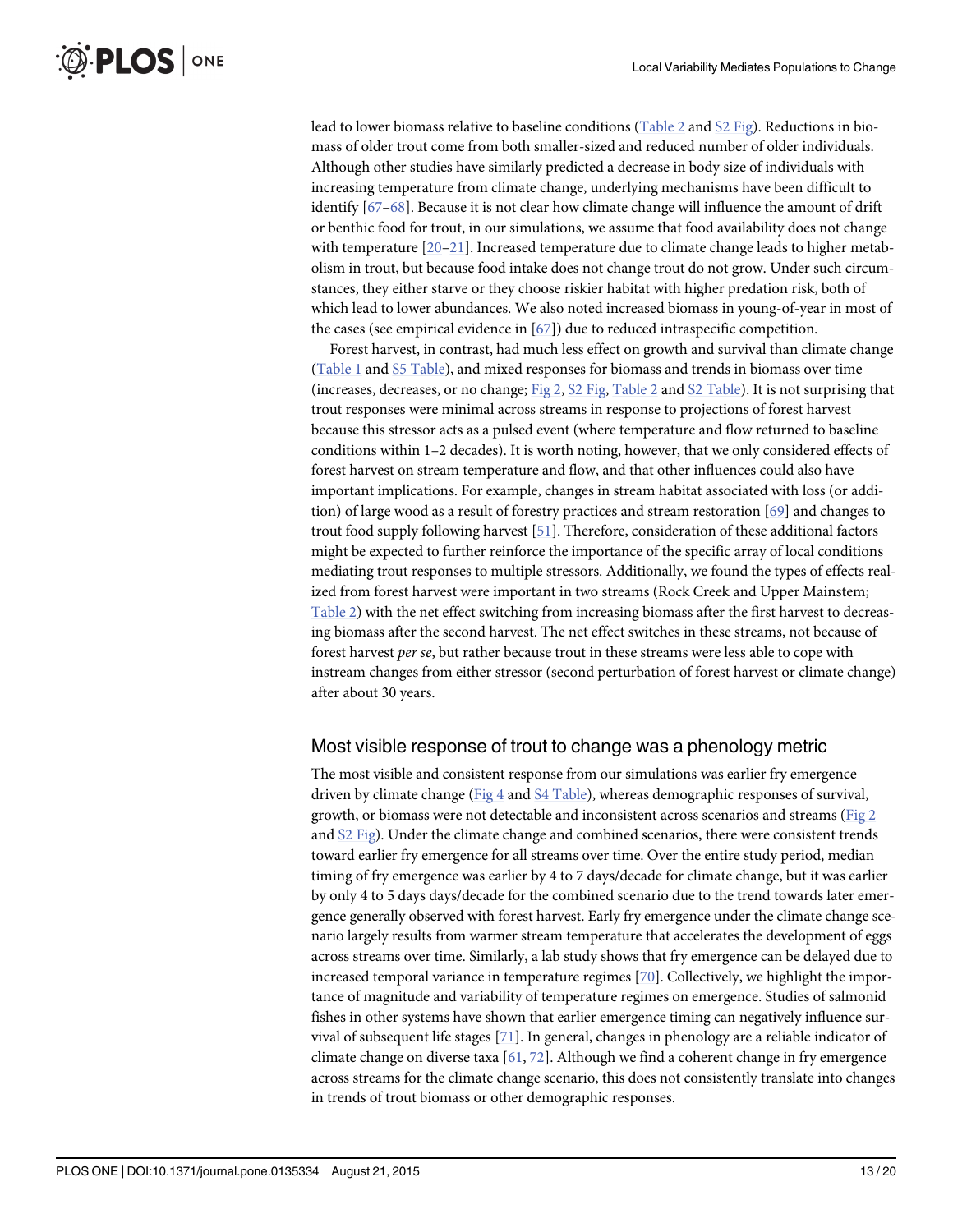<span id="page-13-0"></span>Demographic responses of survival, growth, or biomass depended on scenarios and streams [\(Fig 2](#page-8-0) and [S2 Fig](#page-14-0)). Most of the changes in trout demography occurred for climate change and combined scenarios, rather than for forest harvest in both summer and winter ([Table 1](#page-7-0) and [S5](#page-15-0) [Table](#page-15-0)). Overall, survival and growth of age-0 and age-1 trout frequently responded to changes linked to forest harvest and climate change more than older age classes. Age-0 trout exhibited increased survival over summer for all scenarios because earlier fry emergence ( $Fig 4$  and  $S3$ ) [Table](#page-14-0)) increased recruitment, with the exception of Upper Mainstem which is similar to an observational study [[71](#page-19-0)]. Age-0 trout exhibited increased growth over summer in the climate change and combined scenarios compared to baseline (except for Upper Mainstem and Rock Creek). Age-0 trout showed increased biomass for climate change and combined scenarios compared to baseline (except Gus Creek under the combined scenario). During both seasons, age-1 trout showed mixed responses in growth and biomass for climate change and combined scenarios compared to baseline across streams. In contrast, biomass responded more uniformly across all age classes. Age-2 and age-3+ trout most consistently showed reductions in biomass for climate change and combined scenarios compared to baseline across streams. These idiosyncratic responses for demography may have been driven by the complex interplay of underlying factors, including density-dependence, specific requirements of environmental conditions at each age class (habitat), and variability in demography and the environment [\[73\]](#page-19-0). In our simulations, we held most variables constant and equal across streams, except for local differences in physical habitat conditions and variability in environmental regimes among streams highlighting habitat (depth and area of available habitat) as the key driver  $[33]$  $[33]$  $[33]$ . The lack of coherence among responses of demography of trout has practical consequences because biological responses commonly quantified in field studies (survival, growth, and biomass) may not be able to consistently indicate the effects of land use and climate change [[74](#page-19-0)].

# **Conclusions**

In summary, results of this work reveal a diverse array of responses to identical changes in stream temperature and flow projected from forest harvest and climate change on four neighboring streams within the same headwater catchment. We infer that it is important to identify the array of key features at the local scale that will allow fish to resist environmental change. If we had simulated higher changes in magnitude over longer time periods, we might have expected to see greater coherence in responses. For example, recent work has shown that as the effects of climate change intensify, uncertainty regarding species' responses to climate become less important, relative to our uncertainty about climate itself [[75\]](#page-19-0). As the growing importance of both land use and climate change becomes more broadly accepted and acted upon within the policy arena, there is an increasing need for approaches to clearly attribute biological responses to such changes. Although there are conditions where it is relatively straightforward to diagnose the influences of land use, climate change, or other stressors on biological responses, there are many other contexts where attribution will be substantially more complex and less certain. As this and other recent studies have shown, models based heavily in field data that are capable of addressing such complexity can allow a multitude of useful insights into interactions among local processes. Our findings provide support for continuing this line of inquiry and reveal the importance of disentangling the role of local variability in physical habitat conditions in streams under different land uses and a changing climate.

# Supporting Information

[S1 Fig.](http://www.plosone.org/article/fetchSingleRepresentation.action?uri=info:doi/10.1371/journal.pone.0135334.s001) Map of Trask Watershed, OR, USA, with Photos of Field Sites. Sub-basin of Pothole Creek is purple, Gus Creek is light blue, Upper Mainstem Trask is yellow, and Rock Creek is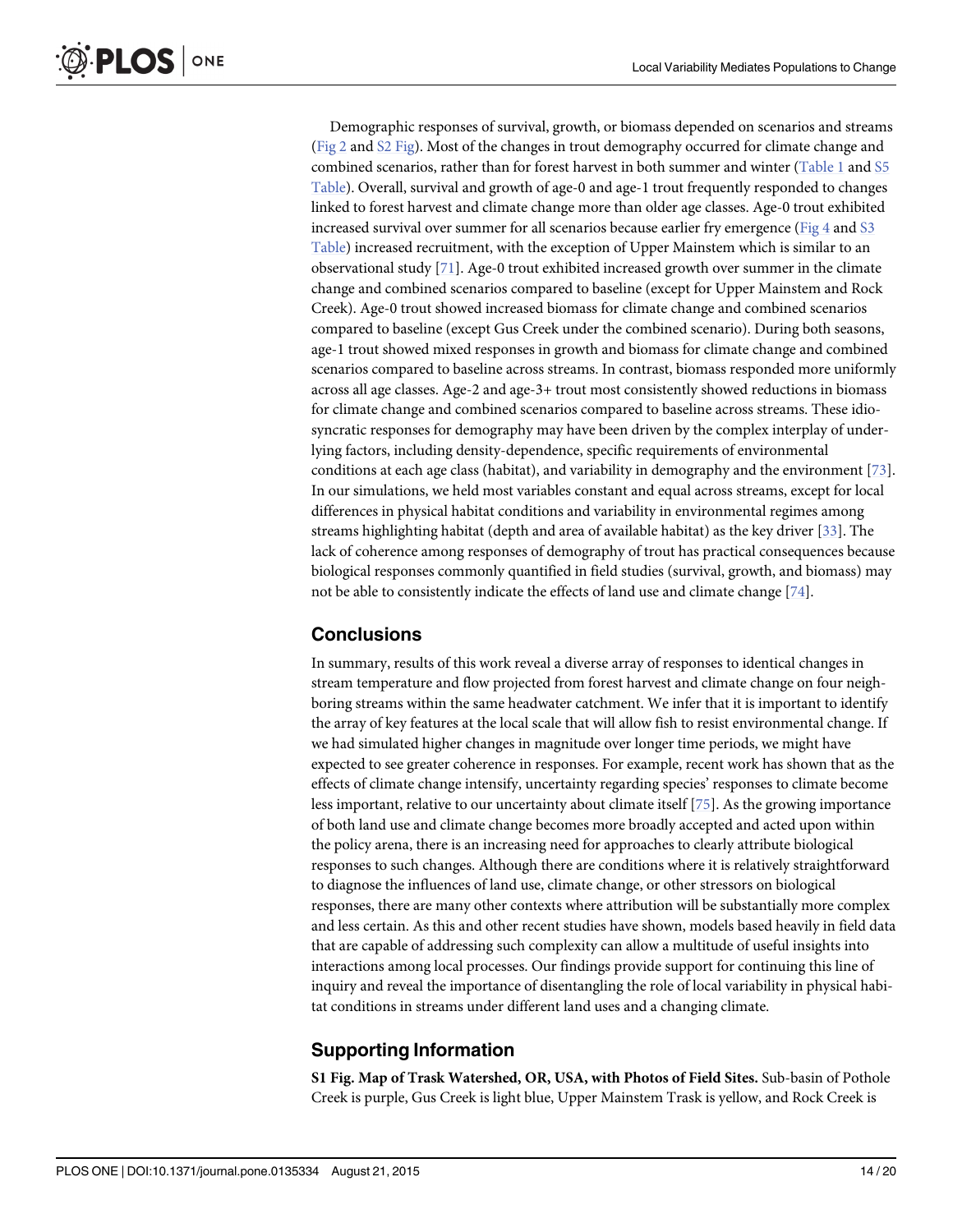<span id="page-14-0"></span>brown. Modeled stream reaches representing actual field sites are orange. (PNG)

[S2 Fig.](http://www.plosone.org/article/fetchSingleRepresentation.action?uri=info:doi/10.1371/journal.pone.0135334.s002) Summer Biomass of Trout over Time. Mean total summer biomass (g) from five replicate simulations for all trout ages grouped together over time for each scenario of forest harvest (FH), climate change (CC), and their combined effects (FH+CC) compared to baseline, in Gus Creek, Pothole Creek, Rock Creek, and Upper Mainstem (UM). Scenarios include manipulations of stream temperature and regimes (see [methods](#page-1-0) narrative for detail). Each data point represents one year of the simulation run. Line represents 1:1 ratio between the scenario and baseline. Only significant comparisons ( $P < 0.05$ ) are shown with values that correspond to pseudomedian of differences in biomass (g) between scenario and baseline. (JPG)

[S1 File.](http://www.plosone.org/article/fetchSingleRepresentation.action?uri=info:doi/10.1371/journal.pone.0135334.s003) This file contains input files for inSTREAM and output files used to generate Figures and tables. Calibration calculations and values for environmental regimes can be found in [\[33](#page-17-0)].

(XLSX)

[S1 Table](http://www.plosone.org/article/fetchSingleRepresentation.action?uri=info:doi/10.1371/journal.pone.0135334.s004). Characteristics of Study Streams. Description of environmental (ENVR) regimes, instream habitat features, and calibration values for Gus Creek, Pothole Creek, Rock Creek, and Upper Mainstem Trask (UM). ENVR regimes display average values with standard deviation values in parentheses for data collected from March 2007 to September 2011. Winter is January and February and summer is July and August. Distance to hiding cover, availability of velocity shelter, spawning gravel, velocity by season, and depth by season are averaged values (total/no. of cells in stream). Higher distance to hiding cover values represent less overall hiding cover availability. Velocity shelter and spawning gravel are each estimated as a percentage of cell area with that characteristic.

(DOCX)

[S2 Table](http://www.plosone.org/article/fetchSingleRepresentation.action?uri=info:doi/10.1371/journal.pone.0135334.s005). Trends of Differences in Summer Biomass of Trout between Scenarios and Baseline. Trends of differences in magnitude of total biomass (g) of trout in summer for forest harvest (FH), climate change (CC), and combined (FH + CC) scenarios compared to baseline in modeled streams, including Gus Creek, Pothole Creek, Rock Creek, and Upper Mainstem (UM). Annual trends in total biomass (g/decade) were averaged across five replicate simulations. They were analyzed using the Mann-Kendall test and p-values were corrected for serial correlation for 1<sup>st</sup> harvest, 2<sup>nd</sup> harvest, and the entire study period. Scenarios include manipulations of stream temperature and flow regimes (see [Methods](#page-1-0) for details). Significant p-values in bold (alpha  $\leq 0.05$ ) represent increasing or decreasing trends of magnitude in comparison to baseline. Magnitude is Sen slope (g/decade) over time. (DOCX)

[S3 Table](http://www.plosone.org/article/fetchSingleRepresentation.action?uri=info:doi/10.1371/journal.pone.0135334.s006). Pairwise Comparisons of Summer Biomass of Trout. Pairwise comparisons of total summer biomass (g) of trout for baseline, forest harvest (FH), climate change (CC), and combined (FH + CC) scenarios in Gus Creek, Pothole Creek, Rock Creek, and Upper Mainstem (UM) for the entire study period. Individual influences from stream temperature and flow were considered for single scenarios of FH and CC. Scenarios include manipulations of stream temperature and flow regimes (see [Methods](#page-1-0) for details). Values of summer biomass by year were averaged for five replicate simulations and were analyzed using Wilcoxon signed rank test (V) with continuity correction resulting in a pseudomedian of difference between group 1 and group 2 ( $\Delta$ ). Significant p-values in bold (alpha  $\leq 0.05$ ). (DOCX)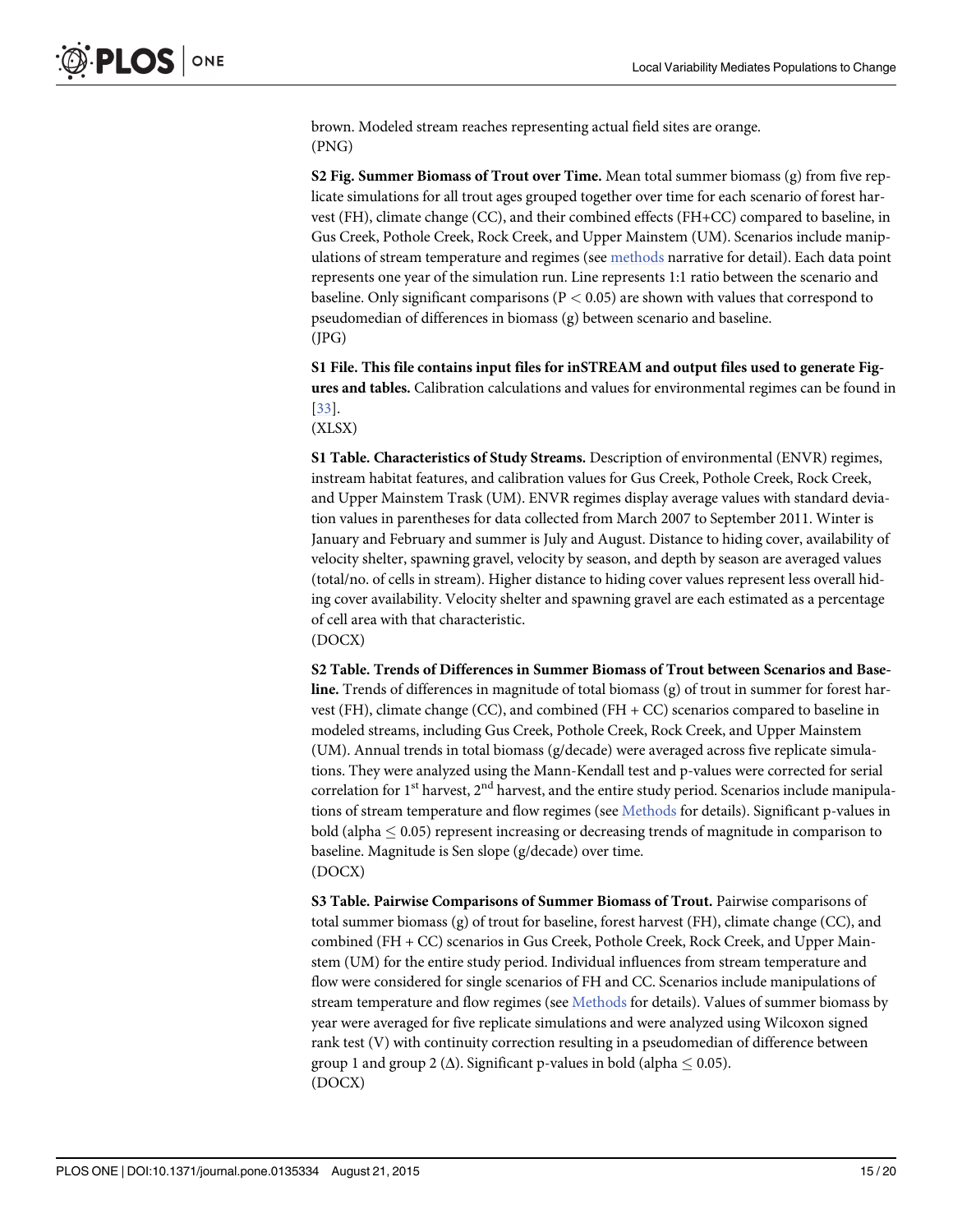<span id="page-15-0"></span>[S4 Table](http://www.plosone.org/article/fetchSingleRepresentation.action?uri=info:doi/10.1371/journal.pone.0135334.s007). Trends in Fry Emergence of Trout across Scenarios. Median DOY of fry emergence of trout for forest harvest (FH), climate change (CC), and combined (FH + CC) scenarios in four modeled streams, including Gus Creek, Pothole Creek, Rock Creek, and Upper Mainstem (UM). Annual trends in fry emergence (days/decade) were averages of the five replicate simulations and were analyzed using the Mann-Kendall test and p-values were corrected for serial correlation for dates of the  $1<sup>st</sup>$  harvest, 2<sup>nd</sup> harvest, and the entire study period. Scenarios include manipulations of stream temperature and flow regimes (see [Methods](#page-1-0) for details). Significant p-values in bold (alpha  $\leq$  0.05) represent increasing or decreasing trends. Magnitude is the Sen slope (days/decade) over time.



[S5 Table](http://www.plosone.org/article/fetchSingleRepresentation.action?uri=info:doi/10.1371/journal.pone.0135334.s008). Pairwise Comparisons of Winter Survival, Growth, and Biomass by Trout Age Class. Pairwise comparisons of winter survival (proportion of total in that age class that survive), growth (cm/month), and biomass (g) for three age classes (ages  $1, 2, 3+$ ) of trout in relation to baseline for forest harvest (FH), climate change (CC), and combined (FH + CC) scenarios in four modeled streams over 63 years. Streams include Gus Creek, Pothole Creek, Rock Creek, and Upper Mainstem (UM). Scenarios include manipulations of stream temperature and flow regimes (see [methods](#page-1-0) for detail). The magnitude of change for each scenario relative to baseline is an average of five replicate simulations and is calculated as: [(median scenario − median baseline)/median baseline]\*100. Winter is January and February. Age classes during winter were restricted to ages  $1+$  because the model assigns an additional year to each trout on January  $1<sup>st</sup>$ every year, thus there are no age 0 trout in winter. Responses were analyzed using Kruskal-Wallis one-way analysis of variance on ranks. Negative values indicate that the values for the response of the scenario of interest is lower than baseline values for that stream and positive values indicate that it is higher than baseline. Only significant responses are shown (alpha  $\leq 0.05$ ). (DOCX)

#### Acknowledgments

BEP was funded by an EPA Science to Achieve Results STAR Grant and J Frances Allen Scholarship through American Fisheries Society. Additional funding support came from the Watersheds Research Cooperative at Oregon State University, US Geological Survey Forest and Rangeland Ecosystem Science Center, and the PNW Research Station with US Forest Service. The funders had no role in study design, data collection and analysis, decision to publish, or preparation of the manuscript. Two anonymous reviewers and the associate editor provided thoughtful comments that improved the manuscript. Matt Betts, Lisa Ganio, and Jim Hall provided comments on early versions of the manuscript. J. Ryan Bellmore suggested depicting inSTREAM with a systems model. Kathryn Ronnenberg provided graphical assistance. The use of trade or firm names here is for reader information only and does not constitute endorsement of any product or service by the U.S. Government.

# Author Contributions

Conceived and designed the experiments: BP JD IA SJ RB MS. Performed the experiments: BP. Analyzed the data: BP IA. Contributed reagents/materials/analysis tools: SR. Wrote the paper: BP JD SR IA SJ RB MS. Contributed field data: AS.

#### **References**

[1.](#page-1-0) Jetz W, Wilcove DS, Dobson AP (2007) Projected impacts of climate and land-use change on the global diversity of birds. PLoS Biology, 5(6), e157. PMID: [17550306](http://www.ncbi.nlm.nih.gov/pubmed/17550306)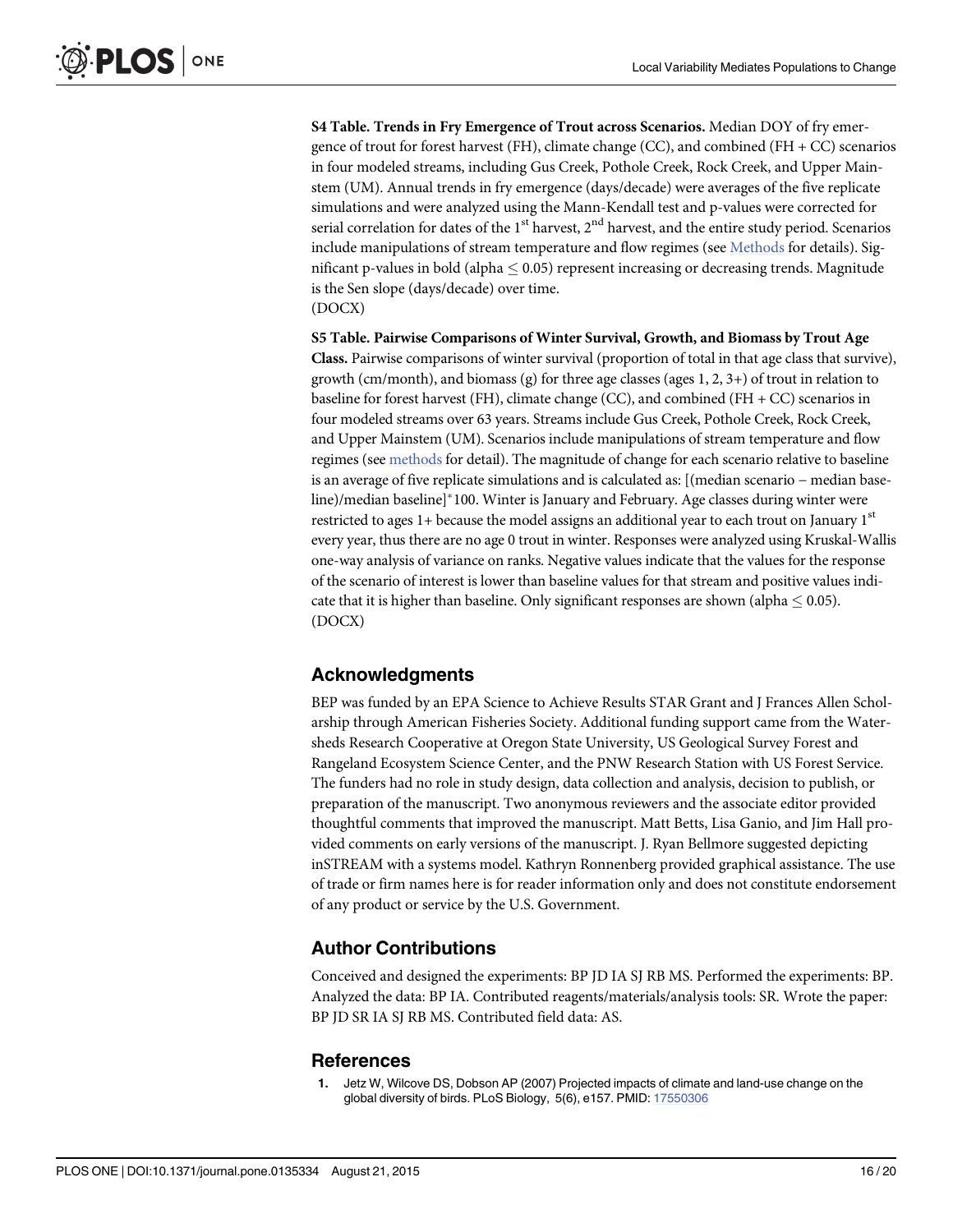- <span id="page-16-0"></span>2. Forister ML, McCall AC, Sanders NJ, Fordyce JA, Thorne JH, O'Brien J, et al. (2010) Compounded effects of climate change and habitat alteration shift patterns of butterfly diversity. Proceedings of the National Academy of Sciences USA, 107, 2088–2092.
- [3.](#page-1-0) Hof C, Araujo MB, Jetz W, Rahbek C (2011) Additive threats from pathogens, climate and land-use change for global amphibian diversity. Nature, 480, 516–519. doi: [10.1038/nature10650](http://dx.doi.org/10.1038/nature10650) PMID: [22089134](http://www.ncbi.nlm.nih.gov/pubmed/22089134)
- [4.](#page-1-0) Jarema SI, Samsom S, McGill I, Humphries MM (2009) Variation in abundance across a species' range predicts climate change responses in the range interior will exceed those at the edge: a case study with North American beaver. Global Change Biology, 15, 508–522.
- [5.](#page-1-0) Winkel W, Hudde H (1997) Long-term trends in reproductive traits of tits (Parus major, P. caeruleus) and Pied Flycatchers (Ficedula hypoleuca). Journal of Avian Biology, 28, 187–190.
- 6. Hsieh CH, Kim HJ, Watson W, Di Lorenzo E, Sugihara G. (2009) Climate-driven changes in abundance and distribution of larvae of oceanic fishes in the southern California region. Global Change Biology 15, 2,137–2152.
- 7. Renwick AR, Massimino D, Newson SE, Chamberlain DE, Pearce-Higgins JW, Johnston A (2012) Modelling changes in species' abundance in response to projected climate change. Diversity and Distributions, 18, 121–132.
- [8.](#page-1-0) Gaillard JM, Hewison AJM, Klein F, Plard F, Douhard M, Davison R, et al. (2013) How does climate change influence demographic processes of widespread species? Lessons from the comparative anal-ysis of contrasted populations of roe deer. Ecology Letters, 16, 48-57. doi: [10.1111/ele.12059](http://dx.doi.org/10.1111/ele.12059) PMID: [23297773](http://www.ncbi.nlm.nih.gov/pubmed/23297773)
- [9.](#page-1-0) Hartman GF, Scrivener JC (1990) Impacts of Forestry Practices on a Coastal stream ecosystem, Carnation Creek, British Columbia. Canadian Bulletin of Fisheries and Aquatic Sciences, 223, 148 pp.
- 10. Bisson PA, Gregory SV, Nichelson TE, Hall JD (2008) The Alsea Watershed Study: A comparison with other multi-year investigations in the Pacific Northwest. In: Hydrological and Biological Responses to Forest Practices: The Alsea Watershed Study. Edited by Stednick JD. Springer Science and Business Media, New York, NY. pp. 259–289.
- [11.](#page-1-0) Railsback SF, Johnson MD (2014) Effects of land use on bird populations and pest control services on coffee farms. Proceedings of the National Academy of Sciences, in press. doi: [10.1073/pnas.](http://dx.doi.org/10.1073/pnas.1320957111) [1320957111](http://dx.doi.org/10.1073/pnas.1320957111)
- [12.](#page-1-0) Bethke RW, Nudds TD (1995) Effects of climate change and land use on duck abundance in Canadian prairie-parklands. Ecological Applications, 5, 588–600.
- [13.](#page-1-0) Lemoine N, Bauer HG, Peintinger M, Böhning-Gaese K (2007) Effects of climate and land-use change on species abundance in a Central European bird community. Conservation Biology, 21, 495–503. PMID: [17391199](http://www.ncbi.nlm.nih.gov/pubmed/17391199)
- [14.](#page-1-0) Walther GR, Post E, Convey P, Menzel A, Parmesan C, Beebee TJC, et al. (2002) Ecological responses to recent climate change. Nature, 416, 389–395. PMID: [11919621](http://www.ncbi.nlm.nih.gov/pubmed/11919621)
- [15.](#page-1-0) Pearson RG, Dawson TP (2003) Predicting the impacts of climate change on the distribution of species: are bioclimate envelope models useful? Global Ecology and Biogeography, 12, 361–371.
- [16.](#page-7-0) Crozier LG, Zabel RW, Hamlet AF (2008) Predicting differential effects of climate change at the population level with life-cycle models of spring Chinook Salmon. Global Change Biology, 14, 236–249.
- [17.](#page-1-0) Jeffress MR, Rodhouse TJ, Ray C, Wolff S, Epps CW (2013) The idiosyncrasies of place: geographic variation in the climate-distribution relationships of the American pika. Ecological Applications, 23, 864–878. PMID: [23865236](http://www.ncbi.nlm.nih.gov/pubmed/23865236)
- [18.](#page-1-0) Potter KA, Woods HA, Pince Bourde S (2013) Microclimate challenges in global change biology. Global Change Biology, 19, 2932–2939. doi: [10.1111/gcb.12257](http://dx.doi.org/10.1111/gcb.12257) PMID: [23681970](http://www.ncbi.nlm.nih.gov/pubmed/23681970)
- [19.](#page-1-0) Kearney MR, Wintle BA, Porter WP (2010) Correlative and mechanistic models of species distribution provide congruent forecasts under climate change. Conservation Letters, 3, 203–213.
- [20.](#page-1-0) Railsback SF, Harvey BC, Jackson SK, Lamberson RH (2009) InSTREAM: The individual-based stream trout research and environmental assessment model. Gen. Tech. Rep. PSW-GTR-218. U.S. Department of Agriculture, Forest Service, Pacific Southwest Research Station, Albany, CA.
- [21.](#page-1-0) Railsback SF, Harvey BC, Sheppard C (2011) inSTREAM: The individual-based stream trout research and environmental assessment model, version 5.0. Available: [www.humboldt.edu/ecomodel.](http://www.humboldt.edu/ecomodel)
- [22.](#page-1-0) Groom JD, Dent L, Madsen LJ, Fleuret J (2011) Response of western Oregon (USA) stream temperatures to contemporary forest management. Forest Ecology and Management, 262, 1618–1629.
- [23.](#page-1-0) Moore DR, Wondzell SM (2005) Physical hydrology and the effects of forest harvesting in the Pacific Northwest: a review. Journal of the American Water Resources Association, 41, 763–784.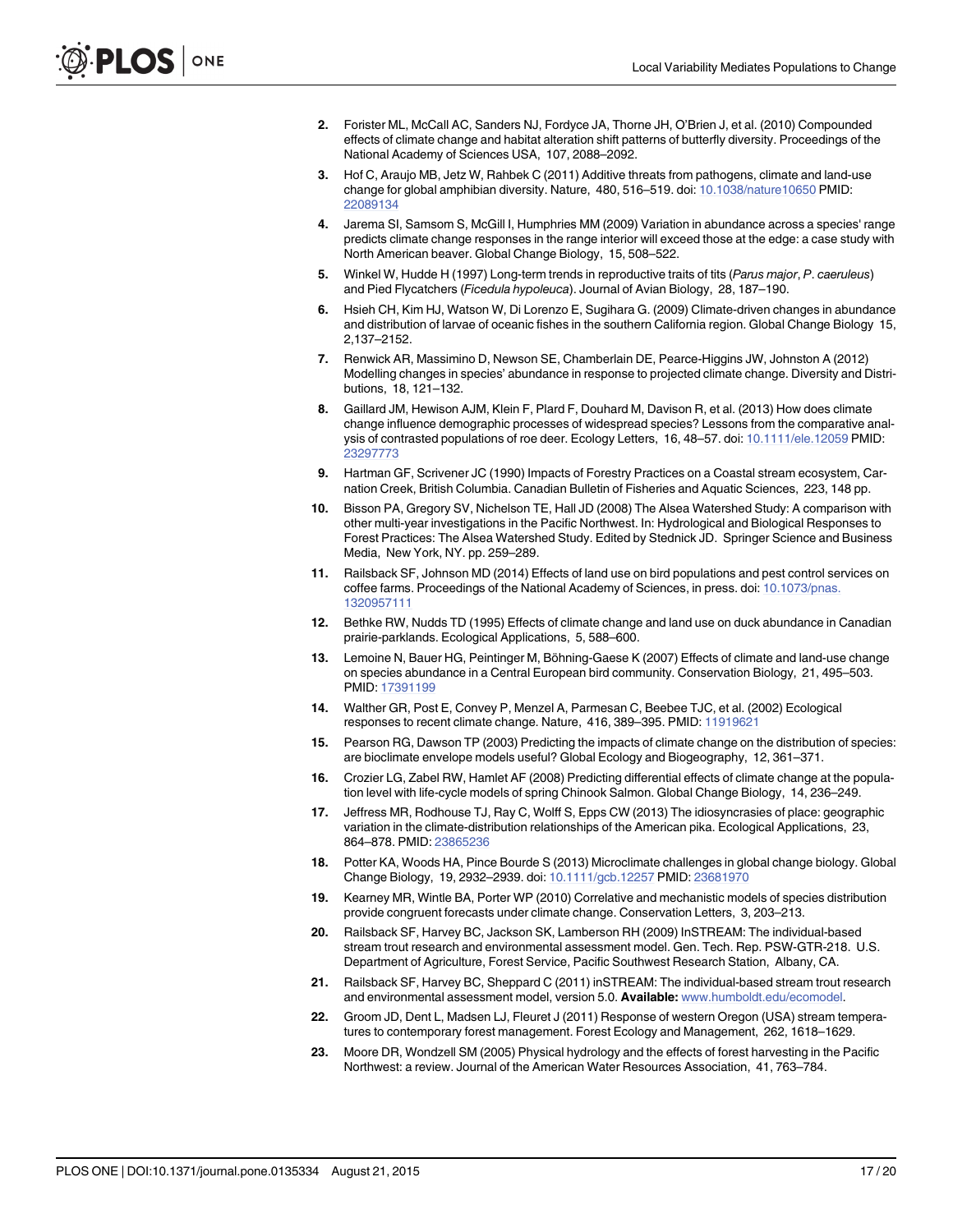- <span id="page-17-0"></span>[24.](#page-1-0) Surfleet CG, Skaugset AE (2013) The effect of timber harvest on summer low streamflows, Hinkle Creek, Oregon. Western Journal Applied Forestry, 28, 13–21.
- [25.](#page-1-0) Johnson SL, Jones JA (2000) Stream temperature responses to forest harvest and debris streamflows in western Cascades, Oregon. Canadian Journal of Fisheries and Aquatic Sciences, 57, 30–39.
- [26.](#page-1-0) Arismendi I, Johnson SL, Dunham JB, Haggerty R, Hockman-Wert D (2012) The paradox of cooling streams in a warming world: regional climate trends do not parallel variable local trends in stream temperature in the Pacific continental United States. Geophysical Research Letters, 39, L10401.
- [27.](#page-1-0) Safeeq M, Grant GE, Lewis S, Tague CL (2013) Coupling snowpack and groundwater dynamics to interpret historical streamflow trends in the western United States. Hydrological Processes, 27, 655– 668.
- [28.](#page-1-0) Wigington PJ, Leibowitz SG, Comeleo RL, Ebersole JL (2012) Oregon hydrologic landscapes: a classification framework. Journal of the American Water Resources Association, 49, 163–182.
- [29.](#page-1-0) Livneh B, Rosenberg EA, Lin C, Mishra V, Andreadis KM, Maurer EP, et al. (2013) A Long-term hydrologically based dataset of land surface fluxes and states for the conterminous United States: update and extensions. Journal of Climate, 26, 9384–9392.
- [30.](#page-2-0) Lowe WH, Allendorf FW (2010) What can genetics tell us about population connectivity? Molecular Ecology 19, 3038–3051. doi: [10.1111/j.1365-294X.2010.04688.x](http://dx.doi.org/10.1111/j.1365-294X.2010.04688.x) PMID: [20618697](http://www.ncbi.nlm.nih.gov/pubmed/20618697)
- [31.](#page-2-0) Railsback SF, Harvey BC (2001) Individual-based model formulation for cutthroat trout, Little Jones Creek, California. Gen. Tech. Rep. PSW-GTR-182. Albany, CA: Pacific Southwest Research Station, Forest Service, U. S. Department of Agriculture; 80 p.
- [32.](#page-2-0) Harvey BC (1998) Influence of large woody debris on retention, immigration, and growth of coastal cutthroat trout (Oncorhynchus clarki clarki) in stream pools. Canadian Journal of Fisheries and Aquatic Sciences, 55, 1902–1908.
- [33.](#page-2-0) Penaluna BE, Railsback SF, Dunham JB, Johnson S, Bilby RE, Skaugset AE (2015) The role of the geophysical template and environmental regimes in controlling stream-living trout populations. Canadian Journal of Fisheries and Aquatic Sciences, 72, 893–901.
- [34.](#page-2-0) Railsback SF, Harvey BC, Lamberson RH, Lee DE, Claasen NJ, Yoshihara S (2002) Population-level analysis and validation of an individual-based cutthroat trout model. Natural Resource Modelling, 15, 83–110.
- [35.](#page-2-0) Railsback SF, Harvey BC (2002) Analysis of habitat selection rules using an individual-based model. Ecology, 83, 1817–1830.
- [36.](#page-4-0) Harvey BC, Railsback SF (2014) Feeding modes in stream salmonid population models: Is drift feeding the whole story? Environmental Biology of Fishes, 97, 615–625.
- [37.](#page-2-0) Harvey BC, White JL, Railsback SF, Nakamoto RJ (2014) Effects of streamflow diversion on a fish population: Combining empirical data and individual-based models in a site-specific evaluation. North American Journal of Fisheries Management, 34, 247–257.
- [38.](#page-4-0) Jones JA, Post DA (2004) Seasonal and successional streamflow response to forest cutting and regrowth in the northwest and eastern United States. Water Resources Research, 40, 1–19.
- [39.](#page-4-0) Wu H, Kimball JS, Elsner MM, Mantua N, Adler RF, Stanford JA (2012) Projected climate change impacts on the hydrology and temperature of Pacific Northwest rivers. Water Resources Research, WR012082.
- [40.](#page-5-0) Warren DR, Robinson JM, Josephson DC, Sheldon DR, Kraft CE (2012) Elevated summer temperatures delay spawning and reduce redd construction for resident brook trout (Salvelinus fontinalis). Global Change Biology, 18, 1804–1811.
- [41.](#page-6-0) Mann HB (1945) Nonparametric tests against trend. Econometrica, 13: 245–259.
- [42.](#page-6-0) Kendall M (1975) Multivariate Analysis. Charles Griffin & Company, London.
- [43.](#page-6-0) Hirsch RM, Slack JR, Smith RA (1982) Techniques of trend analysis for monthly water quality data. Water Resources Research, 18, 107–121.
- [44.](#page-6-0) Esterby SR (1996) Review of methods for the detection and estimation of trends with emphasis on water quality applications. Hydrological Processes, 10, 127–149.
- [45.](#page-6-0) Hamed KH, Rao AR (1998) A modified Mann Kendall trend test for autocorrelated data. Journal of Hydrology, 204, 182–196.
- [46.](#page-6-0) Yue S, Wang C (2004) The Mann-Kendall Test Modified by Effective Sample Size to Detect Trend in Serially Correlated Hydrological Series. Water Resources Management, 18, 201–218.
- [47.](#page-6-0) Santander Meteorology Group (2013) FUME package: A set of functions for the analysis of climate/ weather fire danger R package version 1.0. Available: [http://cran.r-project.org/web/packages/fume/](http://cran.r-project.org/web/packages/fume/index.html) [index.html.](http://cran.r-project.org/web/packages/fume/index.html)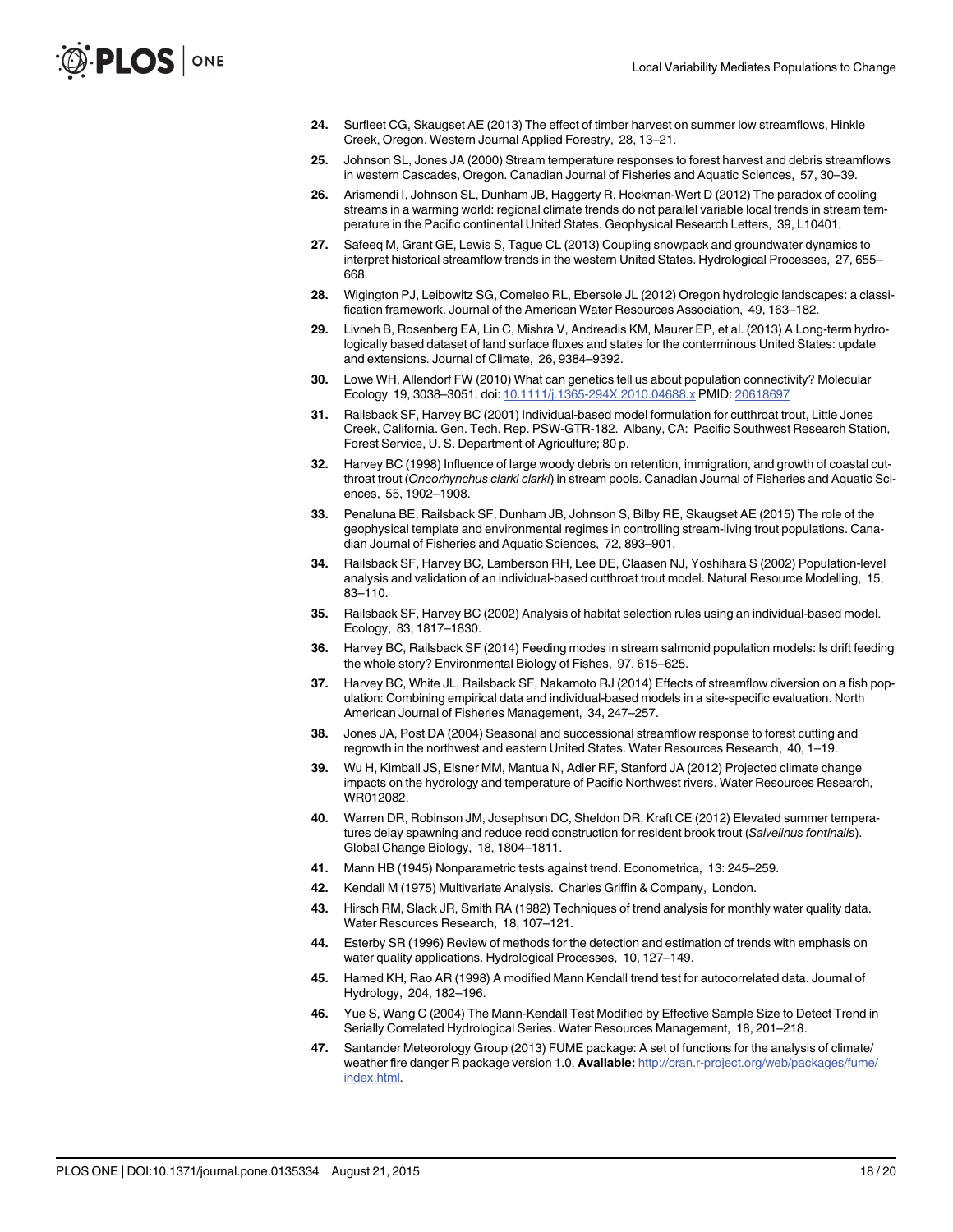- <span id="page-18-0"></span>[48.](#page-6-0) Bauer DF (1972) Constructing confidence sets using rank statistics. Journal of the American Statistical Association, 67, 687–690.
- [49.](#page-6-0) Hollander M, Wolfe DA (1973) Nonparametric Statistical Methods. New York: John Wiley Sons.
- [50.](#page-6-0) R Development Core Team (2012). R: A language and environment for statistical computing. R Foundation for Statistical Computing, Vienna, Austria. ISBN 3-900051-07-0. Available: [http://www.R](http://www.R-project.org/)[project.org/](http://www.R-project.org/).
- [51.](#page-7-0) Leach JA, Moore RD, Hinch SG, Gomi T. (2012) Estimation of forest harvesting- induced stream temperature changes and bioenergetic consequences for cutthroat trout in a coastal stream in British Columbia, Canada. Aquatic Sciences, 74, 427–441.
- [52.](#page-7-0) Harvey BC, Nakamoto RJ, White JL (2006) Reduced streamflow lowers dry-season growth of rainbow trout in a small stream. Transactions of the American Fisheries Society, 135, 998–1005.
- [53.](#page-7-0) Berger AM, Gresswell RE (2009) Factors influencing coastal cutthroat trout (Oncorhynchus clarkii clarkii) seasonal survival rates: a spatially continuous approach within stream networks. Canadian Journal of Fisheries and Aquatic Sciences, 66, 613–632.
- [54.](#page-7-0) Pollock MM, Beechie TJ, Liermann M, Bigley RE (2009) Stream temperature relationships to forest harvest in Western Washington. Journal of the American Water Resources Association, 45, 141–156.
- [55.](#page-7-0) Gregory SV, Schwartz JS, Hall JD, Wildman RC, Bisson PA (2008) Long-term trends in habitat and fish populations in the Alsea Basin. In: Hydrological and Biological Responses to Forest Practices: The Alsea Watershed Study. Ed Stednick JD. Springer Science and Business Media, New York, NY. pp. 237–258.
- [56.](#page-7-0) Hall JD, Cederholm CJ, Murphy ML, Koski KV (2004) Fish-forestry interactions in Oregon, Washington and Alaska, USA. In: Fishes and Forestry: Worldwide Watershed Interactions and Management. Eds Northcote TG, Hartman GF. Blackwell Science, Oxford. pp. 365–388.
- [57.](#page-7-0) Meyers EM, Dobrowski B, Tague CL (2010) Climate change impacts on flood frequency, intensity, and timing may affect trout species in Sagehen Creek, California. Transactions of the American Fisheries Society, 139, 1657–1664.
- 58. Bunnell DB, Adams JV, Gorman OT, Madenjian CP, Riley SC, Roseman EF, et al. (2010) Population synchrony of a native fish across three Laurentian Great Lakes: evaluating the effects of dispersal and climate. Oecologia, 16, 641–651.
- 59. Overland JE, Alheit J, Bakun A, Hurrell JW (2010) Climate controls on marine ecosystems and fish populations. Journal of Marine Systems, 79, 305–315.
- [60.](#page-7-0) Wenger SJ, Isaak DJ, Luce CH, Neville HM, Fausch KD, Dunham JB, et al. (2011) Streamflow regime, temperature, and biotic interactions drive differential declines of trout species under climate change. Proceedings of the National Academy of Sciences USA, 108, 14175–14180.
- [61.](#page-7-0) Parmesan C, Yohe G (2003) A globally coherent fingerprint of climate change across natural systems. Nature, 421, 37–42. PMID: [12511946](http://www.ncbi.nlm.nih.gov/pubmed/12511946)
- 62. Root TL, Price JT, Hall KR, Schneider SH, Rosenzweig C, Pounds JA (2003) Fingerprints of global warming on wild animals and plants. Nature, 421, 57–60. PMID: [12511952](http://www.ncbi.nlm.nih.gov/pubmed/12511952)
- [63.](#page-7-0) Thackeray SJ, Sparks TH, Frederiksen M, Burthe S, Bacon PJ, Bell JR, et al. (2010) Trophic level asynchrony in rates of phenological change for marine, freshwater and terrestrial environments. Global Change Biology, 16, 3304–3313.
- [64.](#page-7-0) Walther GR (2010) Community and ecosystem responses to recent climate change. Philosophical Transactions of the Royal Society B, 365, 2019–2024.
- [65.](#page-10-0) Darling ES, Côté IM (2008) Quantifying the evidence for ecological synergies. Ecology Letters, 11, 1278–1286. doi: [10.1111/j.1461-0248.2008.01243.x](http://dx.doi.org/10.1111/j.1461-0248.2008.01243.x) PMID: [18785986](http://www.ncbi.nlm.nih.gov/pubmed/18785986)
- [66.](#page-10-0) Clavero M, Villero D, Brotons L (2011) Climate change or land use dynamics: do we know what climate change indicators indicate? PLoS ONE, 6, e18581. doi: [10.1371/journal.pone.0018581](http://dx.doi.org/10.1371/journal.pone.0018581) PMID: [21533025](http://www.ncbi.nlm.nih.gov/pubmed/21533025)
- [67.](#page-12-0) Daufresne M, Lengfellner K, Sommer U (2009) Global warming benefits the small in aquatic ecosystems. Proceedings of the National Academy of Sciences USA 106, 12788–12793.
- [68.](#page-12-0) Sheridan JA, Bickford D (2011) Shrinking body size as an ecological response to climate change. Nature Climate Change, doi: [10.1038/NCLIMATE1259](http://dx.doi.org/10.1038/NCLIMATE1259)
- [69.](#page-12-0) Roni P, Beechie T, Pess G, Hanson K (2014) Wood placement in river restoration: fact, fiction, and future direction. Canadian Journal of Fisheries and Aquatic Sciences 72, 466–478.
- [70.](#page-12-0) Steel EA, Tillotson A, Larsen DA, Fullerton AH, Denton KP, Beckman BR (2012) Beyond the mean: The role of variability in predicting the ecological effects of stream temperature on salmon. Ecosphere, 3, 1–11.